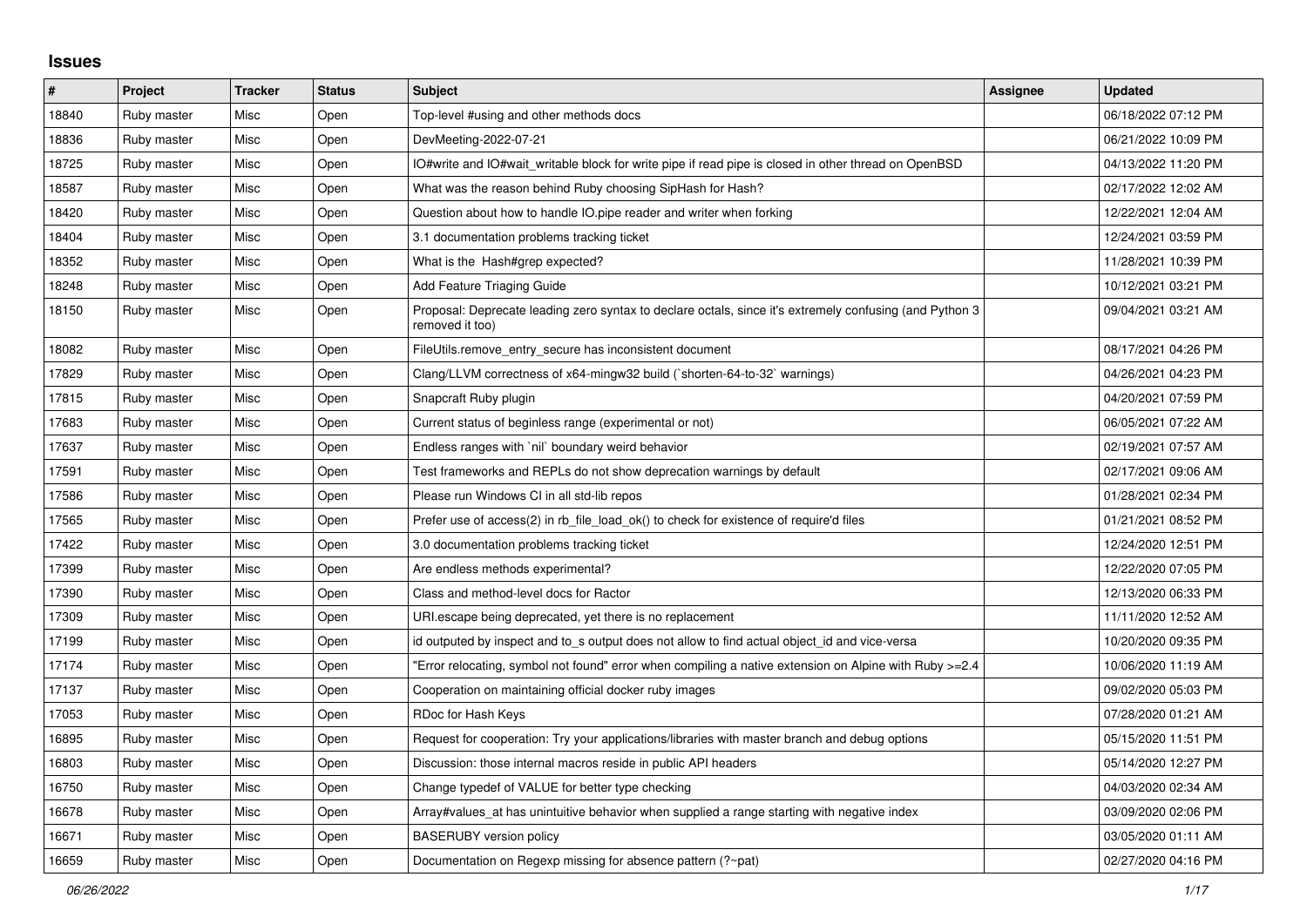| $\sharp$ | Project     | <b>Tracker</b> | <b>Status</b> | Subject                                                                                                                             | <b>Assignee</b> | <b>Updated</b>      |
|----------|-------------|----------------|---------------|-------------------------------------------------------------------------------------------------------------------------------------|-----------------|---------------------|
| 16629    | Ruby master | Misc           | Open          | ruby-loco now built & saved on GitHub, both mingw & mswin builds                                                                    |                 | 02/12/2020 01:53 PM |
| 16507    | Ruby master | Misc           | Open          | $=$ vs include? or match?                                                                                                           |                 | 01/12/2020 11:27 PM |
| 16487    | Ruby master | Misc           | Open          | Potential for SIMD usage in ruby-core                                                                                               |                 | 01/16/2020 05:25 AM |
| 16464    | Ruby master | Misc           | Open          | Which core objects should support deconstruct/deconstruct_keys?                                                                     |                 | 12/30/2019 07:54 AM |
| 16436    | Ruby master | Misc           | Open          | hash missing #last method, make it not so consistent (it has #first)                                                                |                 | 01/06/2021 09:47 AM |
| 16408    | Ruby master | Misc           | Open          | Ruby docs list incorrect method signatures for PTY::getpty/PTY::spawn                                                               |                 | 12/12/2019 05:12 PM |
| 16396    | Ruby master | Misc           | Open          | What is the reason for this behaviour of Find.find?                                                                                 |                 | 12/09/2019 02:51 PM |
| 16346    | Ruby master | Misc           | Open          | Confusing macro name: RUBY MARK NO PIN UNLESS NULL                                                                                  |                 | 11/13/2019 07:39 AM |
| 16267    | Ruby master | Misc           | Open          | MinGW CI - add to Actions ?                                                                                                         |                 | 10/21/2019 01:10 AM |
| 16235    | Ruby master | Misc           | Open          | ENV assoc spec test does not test invalid name                                                                                      |                 | 10/05/2019 10:53 PM |
| 16160    | Ruby master | Misc           | Open          | Lazy init thread local storage                                                                                                      |                 | 09/22/2019 01:55 AM |
| 16157    | Ruby master | Misc           | Open          | What is the correct and *portable* way to do generic delegation?                                                                    |                 | 10/15/2019 04:28 PM |
| 16130    | Ruby master | Misc           | Open          | [Discussion / Ideas] Finding a good name for the concept of/behind guilds - primarily the NAME                                      |                 | 08/27/2019 04:00 PM |
| 16114    | Ruby master | Misc           | Open          | Naming of "beginless range"                                                                                                         |                 | 10/08/2019 03:06 PM |
| 15744    | Ruby master | Misc           | Open          | Improvement needed to documentation of 'Literals'                                                                                   |                 | 06/24/2019 02:27 AM |
| 15654    | Ruby master | Misc           | Open          | Documentation for Complex is wrong or misleading                                                                                    |                 | 03/11/2019 11:55 AM |
| 15568    | Ruby master | Misc           | Open          | TracePoint(:raise)#parameters raises RuntimeError                                                                                   |                 | 01/27/2019 12:02 AM |
| 15514    | Ruby master | Misc           | Open          | Add documentation for implicit array decomposition                                                                                  |                 | 01/10/2019 04:43 PM |
| 15510    | Ruby master | Misc           | Open          | Easter egg in Thread.handle_interrupt                                                                                               |                 | 01/05/2019 11:53 PM |
| 15431    | Ruby master | Misc           | Open          | Hashes and arrays should not require commas to seperate values when using new lines                                                 |                 | 12/18/2018 11:05 AM |
| 15418    | Ruby master | Misc           | Open          | Date.parse('2018')                                                                                                                  |                 | 12/15/2018 09:17 PM |
| 15402    | Ruby master | Misc           | Open          | Shrinking excess retained memory of container types on promotion to uncollectible                                                   |                 | 12/11/2018 08:43 PM |
| 15249    | Ruby master | Misc           | Open          | Documentation for attr_accessor and attr_reader should be corrected                                                                 |                 | 10/23/2018 08:09 PM |
| 15224    | Ruby master | Misc           | Open          | [DOCs] Minor inconsistency in class Array #initialize_copy -<br>https://ruby-doc.org/core-2.5.1/Array.html#method-i-initialize_copy |                 | 10/13/2018 02:26 PM |
| 15202    | Ruby master | Misc           | Open          | Adding Coverity Scan to CI to see the result casually                                                                               |                 | 10/25/2018 10:50 AM |
| 15136    | Ruby master | Misc           | Open          | Fix - Wparentheses warnings                                                                                                         |                 | 09/20/2018 09:41 AM |
| 14825    | Ruby master | Misc           | Open          | When redefining `attr_xx` methods the visibility becomes `public`                                                                   |                 | 06/05/2018 05:57 AM |
| 14770    | Ruby master | Misc           | Open          | [META] DevelopersMeeting                                                                                                            |                 | 05/17/2018 12:28 PM |
| 14768    | Ruby master | Misc           | Open          | Add documentation for    and &&                                                                                                     |                 | 05/17/2018 09:45 AM |
| 14735    | Ruby master | Misc           | Open          | thread-safe operations in a hash could be documented                                                                                |                 | 05/04/2018 01:09 PM |
| 14673    | Ruby master | Misc           | Open          | Documentation for `Array#drop` / `drop_while` unclear in regard to modification                                                     |                 | 04/10/2018 09:51 AM |
| 14190    | Ruby master | Misc           | Open          | What are the semantics of \$SAFE?                                                                                                   |                 | 12/15/2017 10:28 PM |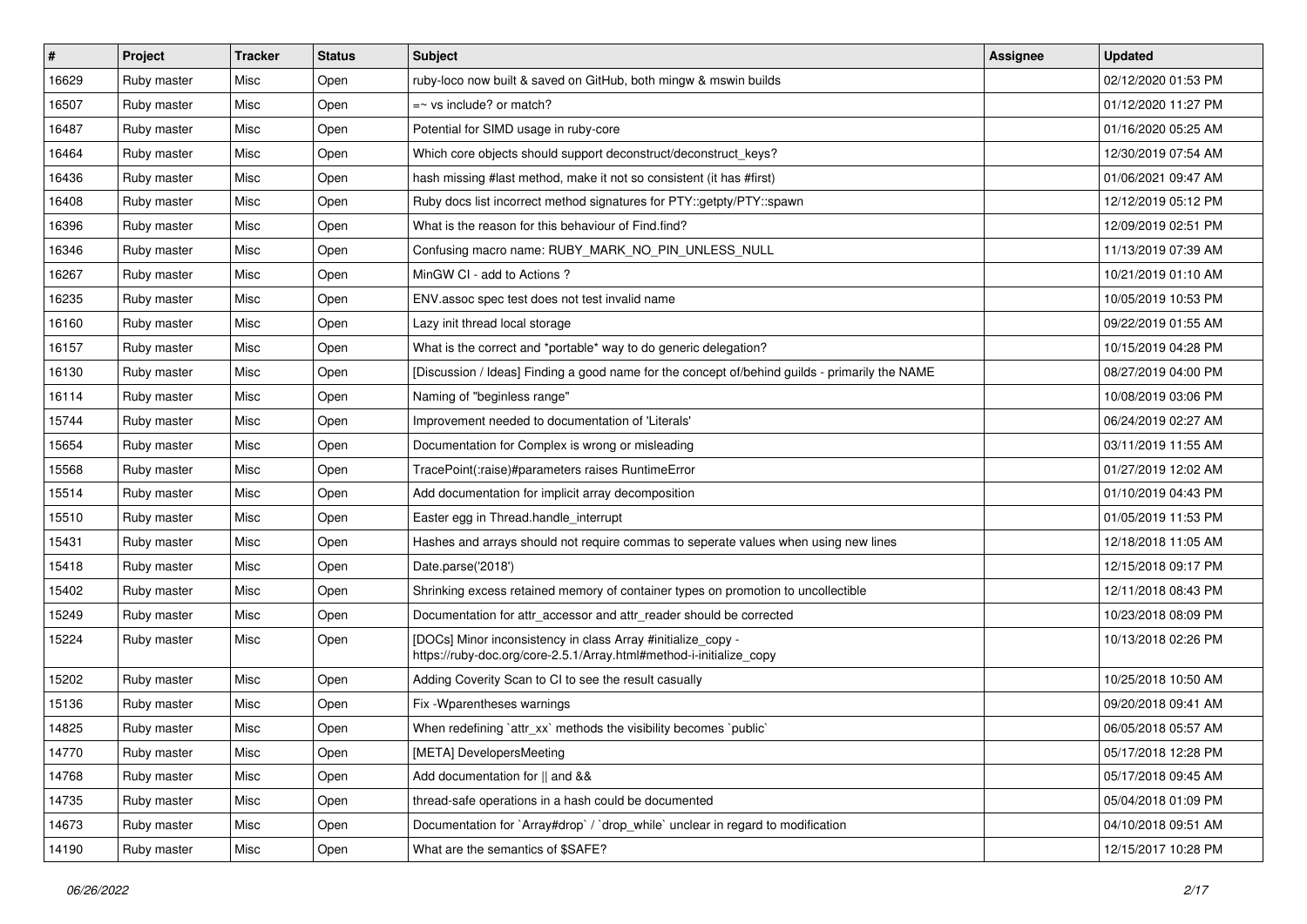| $\vert$ # | <b>Project</b> | <b>Tracker</b> | <b>Status</b> | <b>Subject</b>                                                                                                                                                           | <b>Assignee</b> | <b>Updated</b>      |
|-----------|----------------|----------------|---------------|--------------------------------------------------------------------------------------------------------------------------------------------------------------------------|-----------------|---------------------|
| 14149     | Ruby master    | Misc           | Open          | Ruby Birthday Thread - 25th years anniversary                                                                                                                            |                 | 12/02/2017 01:40 AM |
| 14037     | Ruby master    | Misc           | Open          | Writing doxygen document comments to static functions                                                                                                                    |                 | 10/21/2017 07:48 AM |
| 13968     | Ruby master    | Misc           | Open          | [Ruby 3.x perhaps] - A (minimal?) static variant of ruby                                                                                                                 |                 | 01/14/2018 03:24 PM |
| 13804     | Ruby master    | Misc           | Open          | Protected methods cannot be overridden                                                                                                                                   |                 | 08/10/2017 09:41 PM |
| 13787     | Ruby master    | Misc           | Open          | The path to Ruby 3.x - would it be useful to have a separate thread here at the tracker, for discussions<br>and issues and ideas related to ruby 3.x?                    |                 | 08/08/2017 08:29 AM |
| 13634     | Ruby master    | Misc           | Open          | NilClass is lying about respond to?(:clone)                                                                                                                              |                 | 06/06/2017 08:27 AM |
| 13497     | Ruby master    | Misc           | Open          | Docs, code samples, Ripper example                                                                                                                                       |                 | 04/23/2017 04:27 AM |
| 13209     | Ruby master    | Misc           | Open          | fact.rb in ruby/sample variations                                                                                                                                        |                 | 02/14/2017 12:10 AM |
| 13072     | Ruby master    | Misc           | Open          | Current state of date standard library                                                                                                                                   |                 | 09/02/2017 05:38 PM |
| 12751     | Ruby master    | Misc           | Open          | Incompatibility of Ruby 3                                                                                                                                                |                 | 09/14/2016 12:48 PM |
| 12595     | Ruby master    | Misc           | Open          | Documentation                                                                                                                                                            |                 | 07/18/2016 04:39 PM |
| 12277     | Ruby master    | Misc           | Open          | Coding rule: colum number                                                                                                                                                |                 | 04/13/2016 06:32 PM |
| 11783     | Ruby master    | Misc           | Open          | Do you have any idea if you have a budgets?                                                                                                                              |                 | 05/16/2019 09:06 PM |
| 11570     | Ruby master    | Misc           | Open          | Clarify autoload chaining behavior                                                                                                                                       |                 | 10/06/2015 04:52 PM |
| 11355     | Ruby master    | Misc           | Open          | Exceptions inheriting from Timeout::Error should behave the same way                                                                                                     |                 | 07/15/2015 04:59 PM |
| 11295     | Ruby master    | Misc           | Open          | Request for comments about error messages                                                                                                                                |                 | 10/22/2015 09:12 AM |
| 10983     | Ruby master    | Misc           | Open          | Why blocks make Ruby methods 439% slower?                                                                                                                                |                 | 11/10/2015 06:21 AM |
| 10783     | Ruby master    | Misc           | Open          | String#concat has an "appending" behavior                                                                                                                                |                 | 08/08/2018 03:08 AM |
| 10424     | Ruby master    | Misc           | Open          | Error message when sorting NaN                                                                                                                                           |                 | 10/25/2014 02:13 PM |
| 10312     | Ruby master    | Misc           | Open          | Give people more control over how the ruby parser sees code and lexical code elements (valid/invalid -<br>$toggle$ options) + macros                                     |                 | 01/20/2016 05:14 PM |
| 9832      | Ruby master    | Misc           | Open          | better concurrency in threads                                                                                                                                            |                 | 05/12/2014 12:33 PM |
| 9724      | Ruby master    | Misc           | Open          | Warnings in Ruby: allow per-file directives to i.e. suppress warnings                                                                                                    |                 | 04/10/2014 06:21 PM |
| 9516      | Ruby master    | Misc           | Open          | Consolidate all deprecation messages to one or more helper methods                                                                                                       |                 | 02/13/2014 05:11 PM |
| 12911     | Ruby master    | Misc           | Assigned      | Translate docs                                                                                                                                                           |                 | 11/24/2021 04:52 AM |
| 10791     | Ruby master    | Misc           | Assigned      | [PATCH 1/1] Remove unnecessary passing value from doc for Observable                                                                                                     |                 | 08/10/2018 10:51 AM |
| 18834     | Ruby master    | Misc           | Feedback      | Significant change in loop speeds (regressing using while loop on ARM chips)                                                                                             |                 | 06/23/2022 03:30 PM |
| 18691     | Ruby master    | Misc           | Feedback      | An option to run `make rbconfig.rb` in a different directory                                                                                                             |                 | 06/16/2022 04:59 PM |
| 15905     | Ruby master    | Misc           | Feedback      | [Documentation] [Request for the wiki at https://bugs.ruby-lang.org/projects/ruby-trunk/wiki] - Consider<br>adding more information to statically compiled ruby variants |                 | 06/06/2019 03:07 PM |
| 13057     | Ruby master    | Misc           | Feedback      | BasicObject# send documentation contains references to #send                                                                                                             |                 | 12/26/2016 09:49 PM |
| 10766     | Ruby master    | Misc           | Feedback      | Build failed generating RDoc documentation                                                                                                                               |                 | 05/17/2016 06:37 AM |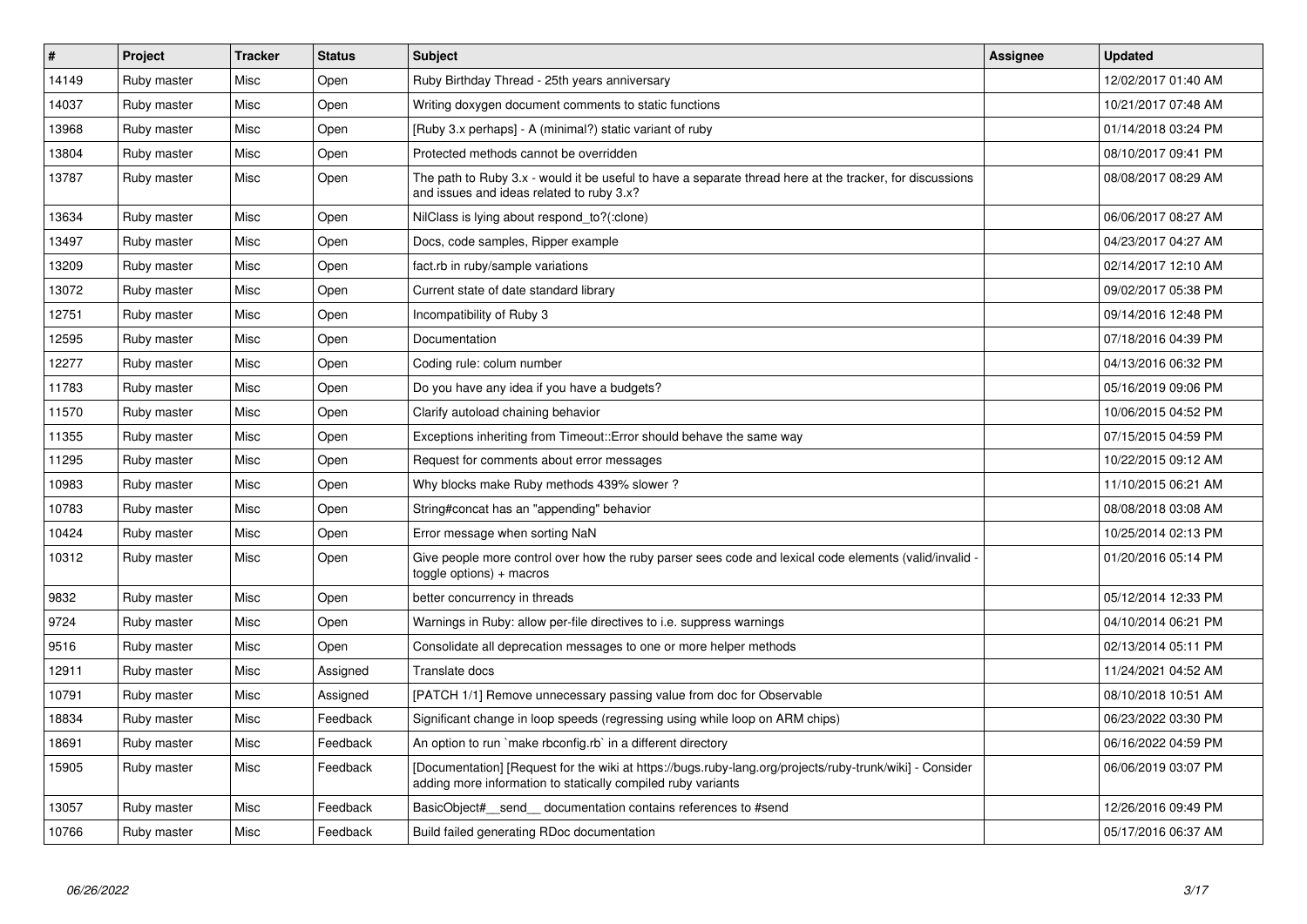| #     | Project     | <b>Tracker</b> | <b>Status</b> | Subject                                                                                       | Assignee                        | <b>Updated</b>      |
|-------|-------------|----------------|---------------|-----------------------------------------------------------------------------------------------|---------------------------------|---------------------|
| 10513 | Ruby master | Misc           | Open          | instance_eval yields the receiver, but is documented to yield no arguments                    | zzak (Zachary<br>Scott)         | 11/14/2014 10:29 PM |
| 10560 | Ruby master | Misc           | Assigned      | confusion between $x=x+y$ , $x+=y$ , x.concat(y) and y.each{ z  $x<}$                         | zzak (Zachary<br>Scott)         | 01/05/2018 09:02 PM |
| 9136  | Ruby master | Misc           | Assigned      | Deprecated Enumerator.new(object, method) bad for BasicObject                                 | zzak (Zachary<br>Scott)         | 11/23/2013 03:58 AM |
| 16512 | Ruby master | Misc           | Assigned      | Improving `www.ruby-lang.org` reference by merging with `rubyreferences.github.io`            | zverok (Victor<br>Shepelev)     | 02/01/2022 12:28 PM |
| 13622 | Ruby master | Misc           | Assigned      | Documentation missing                                                                         | stomar (Marcus<br>Stollsteimer) | 06/03/2017 07:27 AM |
| 18726 | Ruby master | Misc           | Open          | CI Error on c99 and c2x                                                                       | shyouhei<br>(Shyouhei Urabe)    | 04/19/2022 09:05 AM |
| 17376 | Ruby master | Misc           | Assigned      | Reduce number of GitHub Actions                                                               | shyouhei<br>(Shyouhei Urabe)    | 12/10/2020 11:50 AM |
| 16805 | Ruby master | Misc           | Assigned      | Coroutine's license is unclear                                                                | ReiOdaira (Rei<br>Odaira)       | 07/01/2021 10:09 PM |
| 14692 | Ruby master | Misc           | Open          | Question: Ruby stdlib's Option Parser                                                         | nobu (Nobuyoshi<br>Nakada)      | 04/22/2018 05:53 AM |
| 17662 | Ruby master | Misc           | Assigned      | The heredoc pattern used in tests does not syntax highlight correctly in many editors         | nobu (Nobuyoshi<br>Nakada)      | 06/30/2021 12:54 PM |
| 16747 | Ruby master | Misc           | Assigned      | Repository reorganization request                                                             | nobu (Nobuyoshi<br>Nakada)      | 05/22/2020 01:30 PM |
| 16025 | Ruby master | Misc           | Assigned      | 'st_check_for_sizeof_st_index_t' declared as array with a negative size (emscripten)          | nobu (Nobuyoshi<br>Nakada)      | 07/30/2019 11:20 AM |
| 15806 | Ruby master | Misc           | Assigned      | Explicitly initialise encodings on init to remove branches on encoding lookup                 | nobu (Nobuyoshi<br>Nakada)      | 08/29/2019 04:29 AM |
| 15007 | Ruby master | Misc           | Open          | Let all Init_xxx and extension APIs frequently called from init code paths be considered cold | naruse (Yui<br>NARUSE)          | 12/06/2018 11:05 AM |
| 10628 | Ruby master | Misc           | Open          | Peformance of URI module                                                                      | naruse (Yui<br>NARUSE)          | 12/26/2014 04:08 PM |
| 18371 | Ruby master | Misc           | Assigned      | Release branches (release information in general)                                             | naruse (Yui<br>NARUSE)          | 03/23/2022 10:32 PM |
| 14760 | Ruby master | Misc           | Open          | cross-thread IO#close semantics                                                               | matz (Yukihiro<br>Matsumoto)    | 05/17/2018 08:21 AM |
| 10541 | Ruby master | Misc           | Open          | Remove shorthand string interpolation syntax                                                  | matz (Yukihiro<br>Matsumoto)    | 10/08/2015 05:44 PM |
| 16630 | Ruby master | Misc           | Assigned      | Deprecate pub/ruby/*snapshot* and use pub/ruby/snapshot/* instead                             | matz (Yukihiro<br>Matsumoto)    | 02/27/2020 09:52 AM |
| 15723 | Ruby master | Misc           | Feedback      | Reconsider numbered parameters                                                                | matz (Yukihiro<br>Matsumoto)    | 10/03/2019 07:16 PM |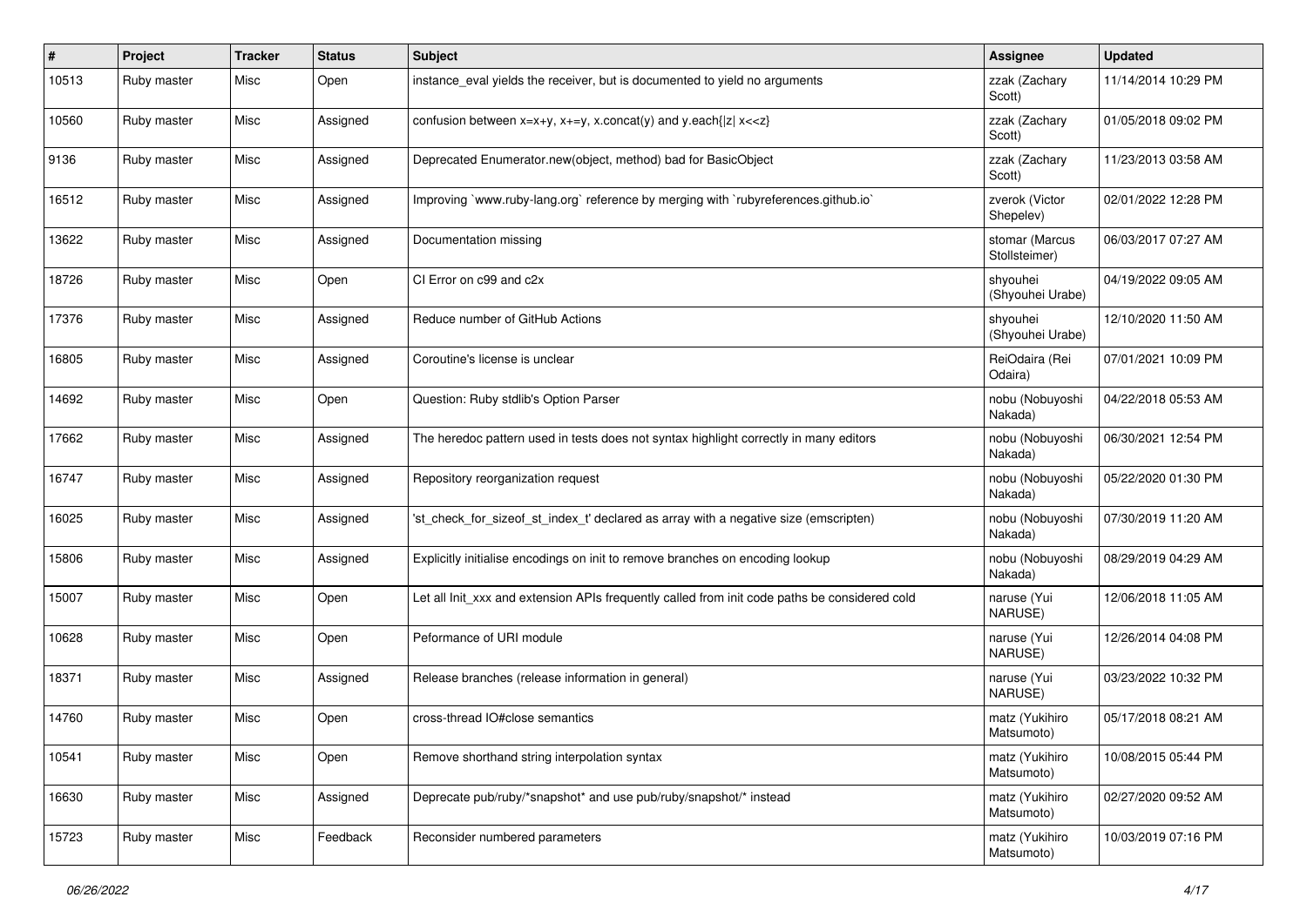| $\sharp$ | Project     | <b>Tracker</b> | <b>Status</b> | <b>Subject</b>                                                                     | Assignee                       | <b>Updated</b>      |
|----------|-------------|----------------|---------------|------------------------------------------------------------------------------------|--------------------------------|---------------------|
| 17502    | Ruby master | Misc           | Open          | C vs Ruby                                                                          | ko1 (Koichi<br>Sasada)         | 12/02/2021 07:53 PM |
| 15802    | Ruby master | Misc           | Open          | Reduce the minimum string buffer size from 127 to 63 bytes                         | ko1 (Koichi<br>Sasada)         | 07/30/2019 04:04 AM |
| 16124    | Ruby master | Misc           | Assigned      | Let the transient heap belong to objspace                                          | ko1 (Koichi<br>Sasada)         | 11/18/2019 08:48 AM |
| 18761    | Ruby master | Misc           | Open          | provide an example wasm project                                                    | katei (Yuta Saito)             | 05/23/2022 11:01 AM |
| 16188    | Ruby master | Misc           | Open          | What are the performance implications of the new keyword arguments in 2.7 and 3.0? | jeremyevans0<br>(Jeremy Evans) | 11/27/2019 04:45 PM |
| 17720    | Ruby master | Misc           | Assigned      | Cirrus CI to check non-x86_64 architecture cases by own machines                   | jaruga (Jun Aruga)             | 09/26/2021 10:24 AM |
| 18068    | Ruby master | Misc           | Open          | Silence LoadError only if it is for rubygems itself                                | hsbt (Hiroshi<br>SHIBATA)      | 08/08/2021 02:21 PM |
| 15487    | Ruby master | Misc           | Assigned      | Clarify default gems maintanance policy                                            | hsbt (Hiroshi<br>SHIBATA)      | 12/30/2018 08:42 PM |
| 16013    | Ruby master | Misc           | Feedback      | Bundler                                                                            | hsbt (Hiroshi<br>SHIBATA)      | 10/17/2019 05:20 PM |
| 15486    | Ruby master | Misc           | Feedback      | Default gems README.md                                                             | hsbt (Hiroshi<br>SHIBATA)      | 03/11/2019 12:19 PM |
| 14917    | Ruby master | Misc           | Assigned      | Add RDoc documents to tar ball                                                     | aycabta (aycabta .)            | 07/21/2018 09:29 AM |
| 17569    | Ruby master | Misc           | Open          | uri` lib maintainership                                                            | akr (Akira Tanaka)             | 01/23/2021 10:42 AM |
| 17154    | Ruby master | Misc           | Open          | Update Pathname Documentation to Clarify Expected Behavior                         | akr (Akira Tanaka)             | 09/05/2020 01:18 PM |
| 18841    | Ruby master | Feature        | Open          | Proposal: autoload_relative                                                        |                                | 06/19/2022 11:22 PM |
| 18835    | Ruby master | Feature        | Open          | Add InstructionSequence#type method                                                |                                | 06/16/2022 10:30 PM |
| 18832    | Ruby master | Feature        | Open          | Do not have class/module keywords consider ancestors of Object                     |                                | 06/21/2022 05:50 AM |
| 18831    | Ruby master | Feature        | Open          | Block argument to `yield`                                                          |                                | 06/18/2022 03:12 AM |
| 18825    | Ruby master | Feature        | Open          | Specialized instruction for "array literal + `.hash`"                              |                                | 06/14/2022 05:24 PM |
| 18822    | Ruby master | Feature        | Open          | Ruby lack a proper method to percent-encode strings for URIs (RFC 3986)            |                                | 06/09/2022 02:42 PM |
| 18821    | Ruby master | Feature        | Open          | Expose Pattern Matching interfaces in core classes                                 |                                | 06/09/2022 07:24 AM |
| 18815    | Ruby master | Feature        | Open          | instance_{eval,exec} vs Proc#>>                                                    |                                | 06/02/2022 05:17 PM |
| 18814    | Ruby master | Feature        | Open          | Ractor: add method to query incoming message queue size                            |                                | 06/02/2022 11:59 AM |
| 18812    | Ruby master | Feature        | Open          | Add ability to trace exit locations for YJIT                                       |                                | 06/01/2022 02:42 PM |
| 18809    | Ruby master | Feature        | Open          | Add Numeric#ceildiv                                                                |                                | 06/21/2022 06:21 PM |
| 18798    | Ruby master | Feature        | Open          | 'UnboundMethod#==' with inherited classes                                          |                                | 05/25/2022 12:32 AM |
| 18776    | Ruby master | Feature        | Open          | <b>Object Shapes</b>                                                               |                                | 05/13/2022 01:11 AM |
| 18774    | Ruby master | Feature        | Open          | Add Queue#pop(timeout:)                                                            |                                | 05/20/2022 12:27 AM |
| 18762    | Ruby master | Feature        | Open          | Add an Array#undigits that compliments Integer#digits                              |                                | 05/03/2022 08:08 PM |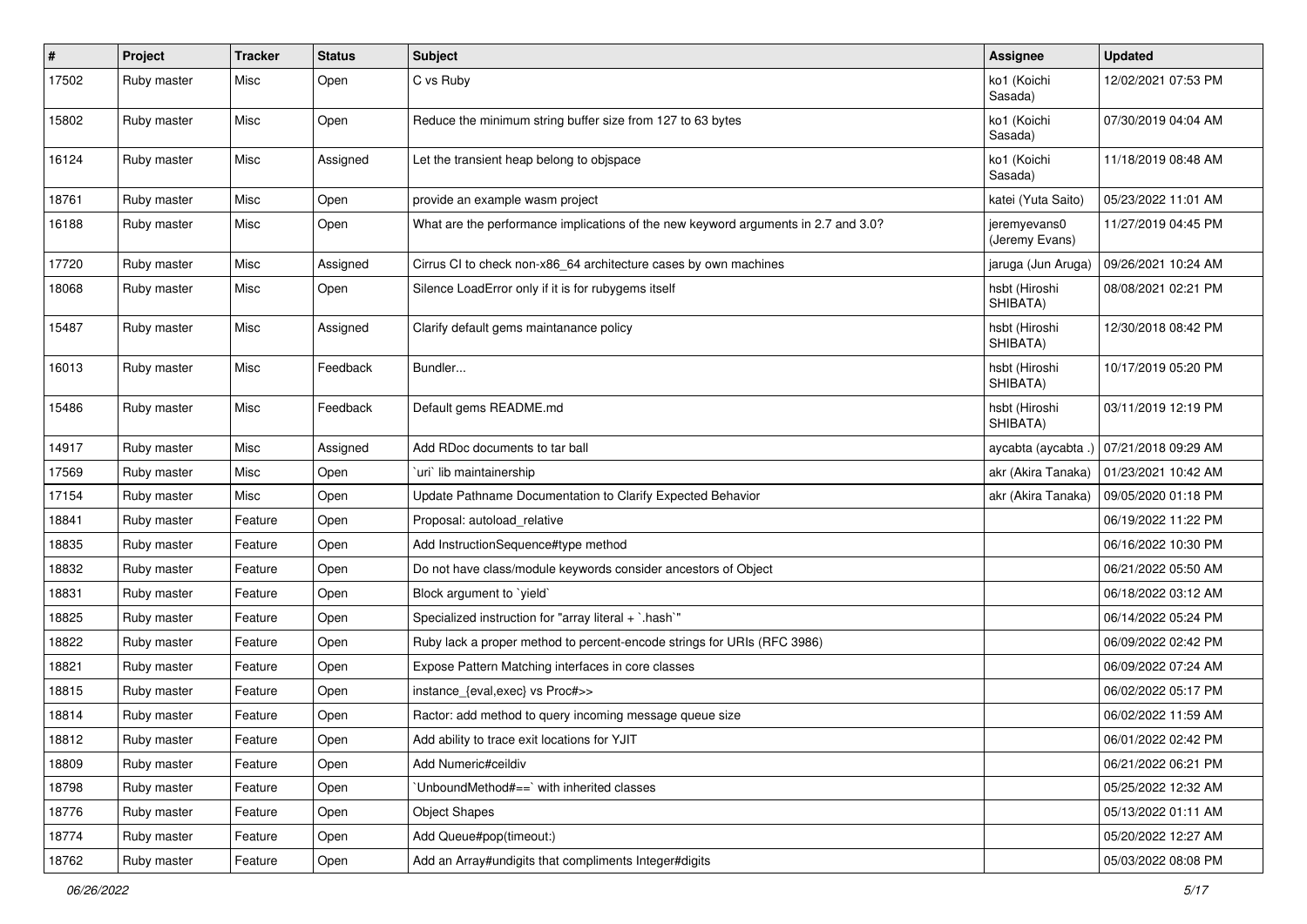| $\vert$ # | Project     | <b>Tracker</b> | <b>Status</b> | Subject                                                                                   | <b>Assignee</b> | <b>Updated</b>      |
|-----------|-------------|----------------|---------------|-------------------------------------------------------------------------------------------|-----------------|---------------------|
| 18757     | Ruby master | Feature        | Open          | Introduce %R percent literal for anchored regular expression patterns                     |                 | 04/27/2022 05:30 PM |
| 18736     | Ruby master | Feature        | Open          | self-p for method chain                                                                   |                 | 04/15/2022 11:09 AM |
| 18690     | Ruby master | Feature        | Open          | Allow `Kernel#then` to take arguments                                                     |                 | 05/10/2022 06:16 PM |
| 18685     | Ruby master | Feature        | Open          | Enumerator.product: Cartesian product of enumerables                                      |                 | 04/26/2022 07:02 AM |
| 18683     | Ruby master | Feature        | Open          | Allow to create hashes with a specific capacity.                                          |                 | 04/22/2022 02:34 PM |
| 18675     | Ruby master | Feature        | Open          | Add new exception class for resolv timeouts                                               |                 | 04/01/2022 11:22 PM |
| 18668     | Ruby master | Feature        | Open          | Merge `io-nonblock` gems into core                                                        |                 | 04/21/2022 10:02 AM |
| 18659     | Ruby master | Feature        | Open          | Create a Binding at the time of an exception and make it available to Rescue              |                 | 03/25/2022 10:55 AM |
| 18647     | Ruby master | Feature        | Open          | Non-recursive option for iseq-targeted Tracepoints in ruby 2.6+                           |                 | 03/18/2022 09:41 AM |
| 18644     | Ruby master | Feature        | Open          | Coerce anything callable to a Proc                                                        |                 | 06/18/2022 05:28 PM |
| 18642     | Ruby master | Feature        | Open          | Named ripper fields                                                                       |                 | 05/12/2022 01:37 PM |
| 18640     | Ruby master | Feature        | Open          | default empty string argument for `String#sub` and `String#sub!`, e.g. `"hello".sub("I")` |                 | 03/19/2022 02:33 AM |
| 18630     | Ruby master | Feature        | Open          | Introduce general `IO#timeout` and `IO#timeout=`for all (non-)blocking operations.        |                 | 04/21/2022 09:36 AM |
| 18617     | Ruby master | Feature        | Open          | Allow multiples keys in Hash#[] acting like Hash#dig                                      |                 | 03/10/2022 01:36 PM |
| 18603     | Ruby master | Feature        | Open          | Allow syntax like obj.method(arg)=value                                                   |                 | 02/27/2022 05:04 PM |
| 18597     | Ruby master | Feature        | Open          | Strings need a named method like `dup` that doesn't duplicate if receiver is mutable      |                 | 02/26/2022 11:56 PM |
| 18594     | Ruby master | Feature        | Open          | Add a #to h method on URI:: Generic                                                       |                 | 03/31/2022 01:18 PM |
| 18593     | Ruby master | Feature        | Open          | Add back URI.escape                                                                       |                 | 02/18/2022 07:45 PM |
| 18583     | Ruby master | Feature        | Open          | Pattern-matching: API for custom unpacking strategies?                                    |                 | 03/17/2022 01:10 PM |
| 18576     | Ruby master | Feature        | Open          | Rename `ASCII-8BIT` encoding to `BINARY`                                                  |                 | 03/17/2022 03:06 PM |
| 18573     | Ruby master | Feature        | Open          | Object#pack1                                                                              |                 | 02/08/2022 08:51 AM |
| 18568     | Ruby master | Feature        | Open          | Explore lazy RubyGems boot to reduce need for --disable-gems                              |                 | 02/17/2022 07:15 AM |
| 18559     | Ruby master | Feature        | Open          | Allocation tracing: Objects created by the parser are attributed to Kernel.require        |                 | 01/31/2022 12:14 PM |
| 18554     | Ruby master | Feature        | Open          | Move unicode_normalize to a default gem                                                   |                 | 01/31/2022 05:51 PM |
| 18551     | Ruby master | Feature        | Open          | Make Range#reverse_each to raise an exception if endless                                  |                 | 01/28/2022 11:13 PM |
| 18515     | Ruby master | Feature        | Open          | Add Range#reverse_each implementation for performance                                     |                 | 01/31/2022 02:23 AM |
| 18498     | Ruby master | Feature        | Open          | Introduce a public WeakKeysMap that compares by equality                                  |                 | 02/20/2022 04:06 PM |
| 18494     | Ruby master | Feature        | Open          | [RFC] ENV["RUBY_GC_"]= changes GC parameters dynamically                                  |                 | 01/17/2022 11:15 PM |
| 18478     | Ruby master | Feature        | Open          | Module#constant_pairs                                                                     |                 | 01/11/2022 07:55 PM |
| 18477     | Ruby master | Feature        | Open          | Float#sqrt and Integer#sqrt                                                               |                 | 01/11/2022 07:34 PM |
| 18463     | Ruby master | Feature        | Open          | Random number generation with xoshiro                                                     |                 | 02/13/2022 09:12 AM |
| 18462     | Ruby master | Feature        | Open          | Proposal to merge WASI based WebAssembly support                                          |                 | 03/24/2022 03:05 AM |
| 18440     | Ruby master | Feature        | Open          | YJIT is enabled if any YJIT tuning options are set                                        |                 | 12/30/2021 08:17 PM |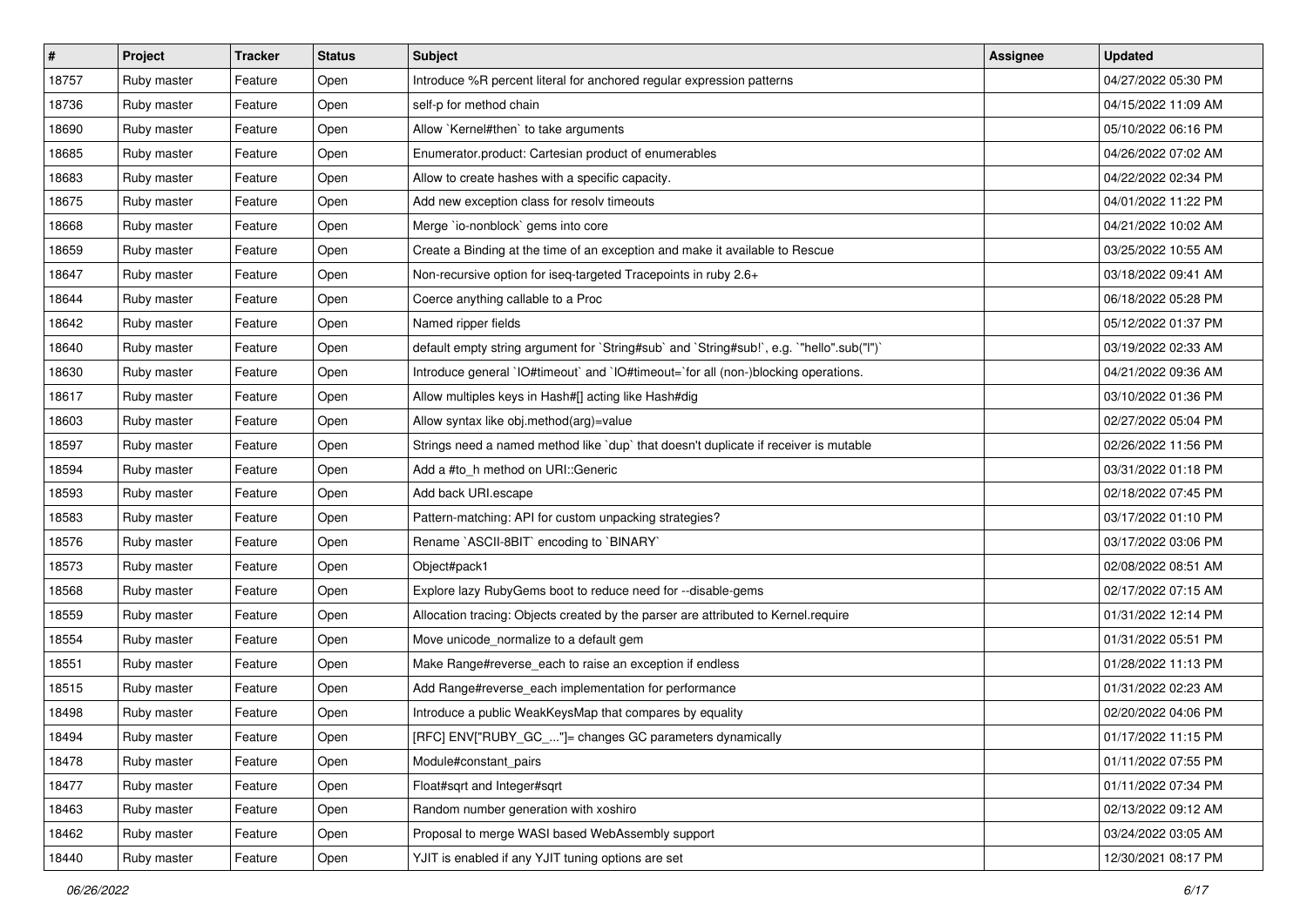| #     | Project     | <b>Tracker</b> | <b>Status</b> | Subject                                                                                                                                                               | <b>Assignee</b> | <b>Updated</b>      |
|-------|-------------|----------------|---------------|-----------------------------------------------------------------------------------------------------------------------------------------------------------------------|-----------------|---------------------|
| 18438 | Ruby master | Feature        | Open          | Add `Exception#additional_message` to show additional error information                                                                                               |                 | 02/07/2022 02:55 AM |
| 18423 | Ruby master | Feature        | Open          | Installing stable versions like 3.0.3 from source generates fatal error by make                                                                                       |                 | 12/23/2021 11:44 PM |
| 18418 | Ruby master | Feature        | Open          | Add Net::HTTP#security_level=                                                                                                                                         |                 | 12/19/2021 11:58 AM |
| 18411 | Ruby master | Feature        | Open          | Introduce `Fiber.blocking` for disabling scheduler.                                                                                                                   |                 | 12/23/2021 05:10 PM |
| 18410 | Ruby master | Feature        | Open          | Proposal to make inspect include underscores on numerics                                                                                                              |                 | 12/16/2021 09:07 AM |
| 18402 | Ruby master | Feature        | Open          | <b>Argument Labels</b>                                                                                                                                                |                 | 01/31/2022 06:14 PM |
| 18401 | Ruby master | Feature        | Open          | Rework `require_relative` to add the "current path" on `\$LOAD_PATH`                                                                                                  |                 | 12/09/2021 05:41 PM |
| 18395 | Ruby master | Feature        | Open          | Introduce Array#subtract! for performance                                                                                                                             |                 | 12/08/2021 04:42 PM |
| 18384 | Ruby master | Feature        | Open          | Pattern Match Object                                                                                                                                                  |                 | 05/07/2022 06:01 PM |
| 18376 | Ruby master | Feature        | Open          | Version comparison API                                                                                                                                                |                 | 12/30/2021 10:33 AM |
| 18369 | Ruby master | Feature        | Open          | users.detect(:name, "Dorian") as shorthand for users.detect { $ user user name == "Dorian"$ }                                                                         |                 | 12/03/2021 02:23 PM |
| 18368 | Ruby master | Feature        | Open          | Range#step semantics for non-Numeric ranges                                                                                                                           |                 | 02/02/2022 03:42 PM |
| 18360 | Ruby master | Feature        | Open          | <b>PrettyPrint enhancements</b>                                                                                                                                       |                 | 11/24/2021 12:15 AM |
| 18357 | Ruby master | Feature        | Open          | Proposal: stop raising when block passed to IO#each * closes the IO                                                                                                   |                 | 11/22/2021 09:03 PM |
| 18334 | Ruby master | Feature        | Open          | ENV#to_h returns a new Hash object but Hash#to_h does not, which can cause inconsistencies                                                                            |                 | 11/17/2021 05:46 PM |
| 18332 | Ruby master | Feature        | Open          | a ? b                                                                                                                                                                 |                 | 12/29/2021 04:38 AM |
| 18331 | Ruby master | Feature        | Open          | Kernel.#Time                                                                                                                                                          |                 | 11/13/2021 12:41 PM |
| 18296 | Ruby master | Feature        | Open          | Custom exception formatting should override `Exception#full_message`.                                                                                                 |                 | 12/15/2021 08:49 PM |
| 18291 | Ruby master | Feature        | Open          | When use $=\sim$ with named group, if regex is on the right side, variable not defined.                                                                               |                 | 11/06/2021 12:36 PM |
| 18285 | Ruby master | Feature        | Open          | NoMethodError#message uses a lot of CPU/is really expensive to call                                                                                                   |                 | 01/30/2022 12:45 PM |
| 18265 | Ruby master | Feature        | Open          | Self-contained one-binary feature which discuss on ruby kaigi 2021 day 2, $\Box$ Ruby Committers vs the<br>World / CRuby Committers                                   |                 | 10/24/2021 04:11 PM |
| 18262 | Ruby master | Feature        | Open          | Enumerator::Lazy#partition                                                                                                                                            |                 | 11/20/2021 10:17 AM |
| 18259 | Ruby master | Feature        | Open          | Support quarter spec %q in Time#strftime                                                                                                                              |                 | 10/21/2021 12:15 PM |
| 18256 | Ruby master | Feature        | Open          | Change the canonical name of Thread::Mutex, Thread::Queue, Thread::SizedQueue and<br>Thread::ConditionVariable to just Mutex, Queue, SizedQueue and ConditionVariable |                 | 10/20/2021 10:59 PM |
| 18242 | Ruby master | Feature        | Open          | Parser makes multiple assignment sad in confusing way                                                                                                                 |                 | 10/09/2021 07:58 AM |
| 18228 | Ruby master | Feature        | Open          | Add a 'timeout' option to 'IO.copy_stream'                                                                                                                            |                 | 10/01/2021 05:10 AM |
| 18181 | Ruby master | Feature        | Open          | Introduce Enumerable#min_with_value, max_with_value, and minmax_with_value                                                                                            |                 | 01/25/2022 07:33 AM |
| 18179 | Ruby master | Feature        | Open          | Add Math methods to Numeric                                                                                                                                           |                 | 03/24/2022 02:54 PM |
| 18168 | Ruby master | Feature        | Open          | Add ActiveSupport deep_transform_values to Ruby                                                                                                                       |                 | 09/15/2021 05:29 AM |
| 18162 | Ruby master | Feature        | Open          | Shorthand method Proc#isolate to create isolated proc objects                                                                                                         |                 | 09/13/2021 02:33 AM |
| 18151 | Ruby master | Feature        | Open          | Incorrect Resolv result when DNS server is unreachable                                                                                                                |                 | 09/18/2021 12:22 AM |
| 18146 | Ruby master | Feature        | Open          | Add `delete_prefix` and `delete_suffix` to `Pathname`                                                                                                                 |                 | 09/03/2021 04:59 AM |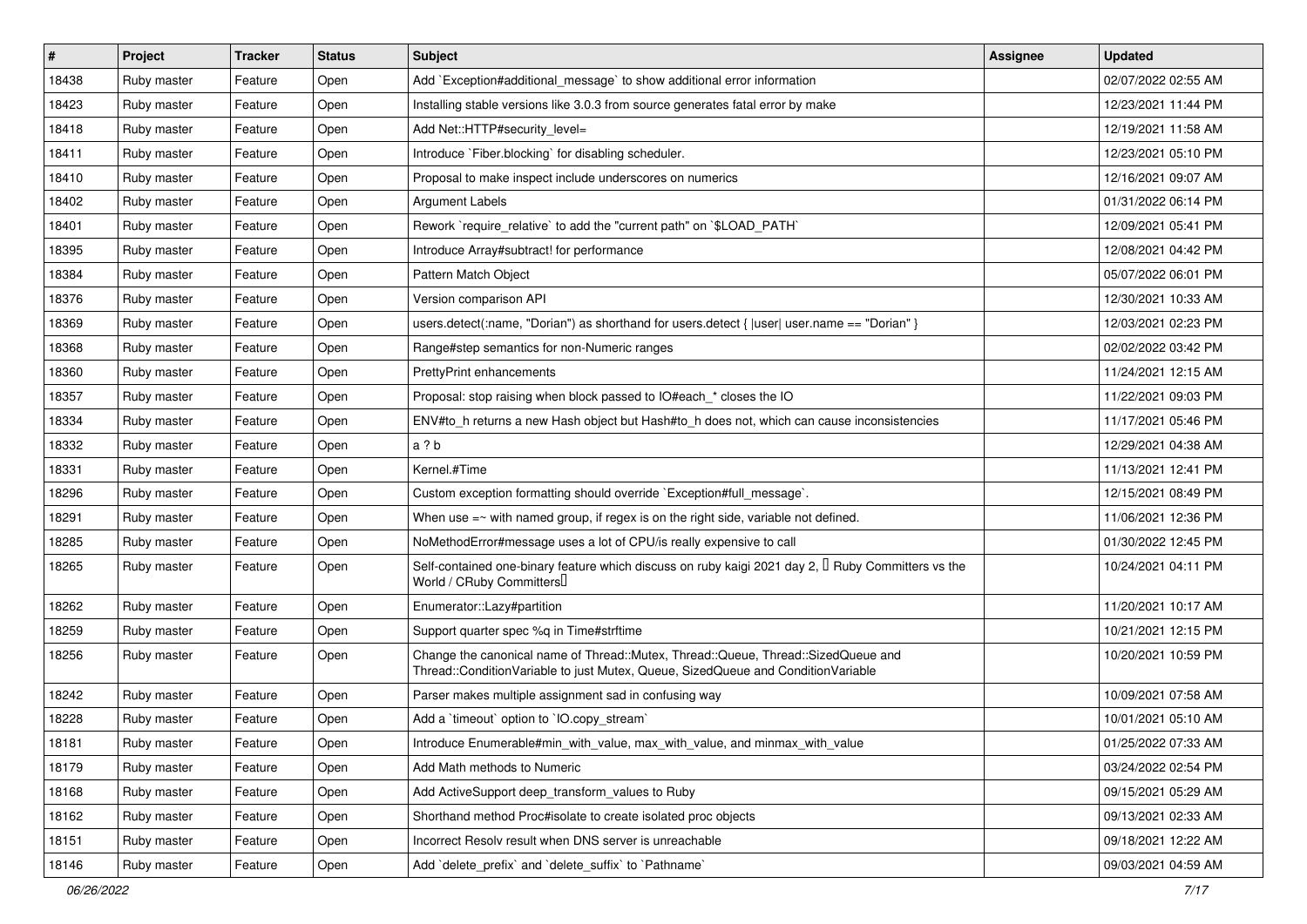| $\sharp$ | <b>Project</b> | <b>Tracker</b> | <b>Status</b> | <b>Subject</b>                                                                                                                              | Assignee | <b>Updated</b>      |
|----------|----------------|----------------|---------------|---------------------------------------------------------------------------------------------------------------------------------------------|----------|---------------------|
| 18137    | Ruby master    | Feature        | Open          | A new method to check Proc is isolated or not                                                                                               |          | 10/27/2021 07:30 AM |
| 18136    | Ruby master    | Feature        | Open          | take while after                                                                                                                            |          | 01/28/2022 06:23 AM |
| 18135    | Ruby master    | Feature        | Open          | Introduce Enumerable#detect only                                                                                                            |          | 09/02/2021 05:44 PM |
| 18127    | Ruby master    | Feature        | Open          | Ractor-local version of Singleton                                                                                                           |          | 11/09/2021 02:45 PM |
| 18083    | Ruby master    | Feature        | Open          | Capture error in ensure block.                                                                                                              |          | 10/21/2021 01:00 PM |
| 18070    | Ruby master    | Feature        | Open          | `attr` should be removed                                                                                                                    |          | 08/09/2021 05:51 PM |
| 18069    | Ruby master    | Feature        | Open          | instance_exec` is just ignored when the block is originally a method                                                                        |          | 08/10/2021 05:33 AM |
| 18063    | Ruby master    | Feature        | Open          | io_uring implementation                                                                                                                     |          | 08/05/2021 10:02 AM |
| 18057    | Ruby master    | Feature        | Open          | Introduce Array#mean                                                                                                                        |          | 08/02/2021 02:16 PM |
| 18055    | Ruby master    | Feature        | Open          | Introduce                                                                                                                                   |          | 07/30/2021 09:30 AM |
| 18035    | Ruby master    | Feature        | Open          | Introduce general model/semantic for immutable by default.                                                                                  |          | 11/09/2021 04:47 PM |
| 18033    | Ruby master    | Feature        | Open          | Time.new to parse a string                                                                                                                  |          | 12/07/2021 02:15 PM |
| 18005    | Ruby master    | Feature        | Open          | Enable non-blocking `binding.irb`.                                                                                                          |          | 06/24/2021 07:20 PM |
| 18004    | Ruby master    | Feature        | Open          | Add Async to the stdlib                                                                                                                     |          | 11/26/2021 06:01 AM |
| 17994    | Ruby master    | Feature        | Open          | Clarify 'IO.read' behavior and add 'File.read' method                                                                                       |          | 07/16/2021 03:04 AM |
| 17950    | Ruby master    | Feature        | Open          | Unable to pattern-match against a String key                                                                                                |          | 06/15/2021 11:42 AM |
| 17944    | Ruby master    | Feature        | Open          | Remove Socket.gethostbyaddr and Socket.gethostbyname                                                                                        |          | 06/10/2021 08:26 AM |
| 17942    | Ruby master    | Feature        | Open          | Add a `initialize(public @a, private @b)` shortcut syntax for defining public/private accessors for<br>instance vars as part of constructor |          | 12/13/2021 12:43 AM |
| 17938    | Ruby master    | Feature        | Open          | Keyword alternative for boolean positional arguments                                                                                        |          | 07/15/2021 06:46 AM |
| 17924    | Ruby master    | Feature        | Open          | Range#infinite?                                                                                                                             |          | 07/08/2021 11:58 PM |
| 17859    | Ruby master    | Feature        | Open          | Start IRB when running just `ruby`                                                                                                          |          | 05/14/2021 07:54 AM |
| 17856    | Ruby master    | Feature        | Open          | ary.member? is slower than ary.include?                                                                                                     |          | 05/11/2021 10:12 AM |
| 17851    | Ruby master    | Feature        | Open          | ruby extension for memoryview                                                                                                               |          | 05/05/2021 03:15 PM |
| 17844    | Ruby master    | Feature        | Open          | Support list of methods to test with respond_to?                                                                                            |          | 05/06/2021 07:00 PM |
| 17834    | Ruby master    | Feature        | Open          | Add a Bytes and BytesArray class that implement memoryview                                                                                  |          | 05/06/2021 02:22 PM |
| 17833    | Ruby master    | Feature        | Open          | add IO.readinto(b) where b is a bytes like object that is you can get a memoryview from                                                     |          | 06/30/2021 02:36 PM |
| 17825    | Ruby master    | Feature        | Open          | Uniformize Float::INFINITY and Date::infinity.new                                                                                           |          | 05/04/2021 01:43 AM |
| 17808    | Ruby master    | Feature        | Open          | Feature Request: JS like splat of Object properties as named method parameters                                                              |          | 04/17/2021 11:43 PM |
| 17797    | Ruby master    | Feature        | Open          | MIPS support for addr2line.c                                                                                                                |          | 04/13/2021 03:49 AM |
| 17790    | Ruby master    | Feature        | Open          | Have a way to clear a String without resetting its capacity                                                                                 |          | 04/21/2021 11:27 PM |
| 17786    | Ruby master    | Feature        | Open          | Proposal: new "ends" keyword                                                                                                                |          | 04/11/2021 01:40 AM |
| 17773    | Ruby master    | Feature        | Open          | Alias `Numeric#zero?` and `Float#zero?` as `Numeric#empty?` and `Float#empty?`                                                              |          | 04/02/2021 03:39 PM |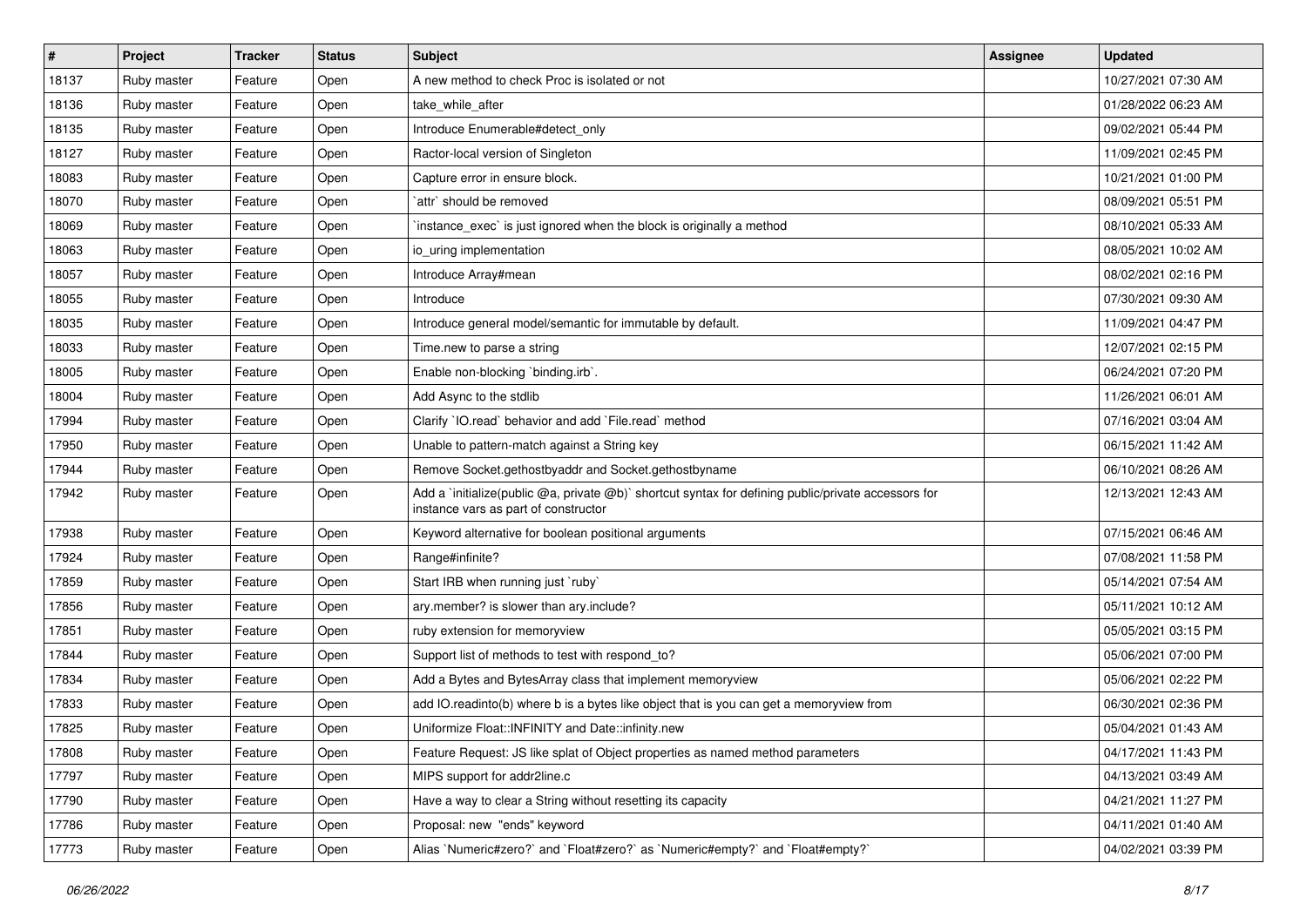| $\vert$ # | Project     | <b>Tracker</b> | <b>Status</b> | <b>Subject</b>                                                                                                                                             | Assignee | <b>Updated</b>      |
|-----------|-------------|----------------|---------------|------------------------------------------------------------------------------------------------------------------------------------------------------------|----------|---------------------|
| 17771     | Ruby master | Feature        | Open          | String#start_with? should not construct MatchData or set \$~                                                                                               |          | 04/02/2021 02:49 PM |
| 17758     | Ruby master | Feature        | Open          | Provide Hash#count for performance improvement                                                                                                             |          | 03/28/2021 06:39 PM |
| 17753     | Ruby master | Feature        | Open          | Add Module#namespace                                                                                                                                       |          | 04/17/2021 08:04 AM |
| 17749     | Ruby master | Feature        | Open          | Const source location without name                                                                                                                         |          | 04/17/2021 07:38 AM |
| 17743     | Ruby master | Feature        | Open          | Show argument types in backtrace                                                                                                                           |          | 03/25/2021 06:39 PM |
| 17741     | Ruby master | Feature        | Open          | Ruby links to `objc` for convenience - this should be moved into a native ext                                                                              |          | 03/23/2021 01:24 AM |
| 17718     | Ruby master | Feature        | Open          | a method paramaters object that can be pattern matched against                                                                                             |          | 03/24/2021 01:29 PM |
| 17682     | Ruby master | Feature        | Open          | String#casecmp performance improvement                                                                                                                     |          | 03/24/2021 02:29 PM |
| 17663     | Ruby master | Feature        | Open          | Enumerator#with, an alternative to Enumerator#with object                                                                                                  |          | 03/02/2021 05:48 PM |
| 17660     | Ruby master | Feature        | Open          | Expose information about which basic methods have been redefined                                                                                           |          | 03/02/2021 03:31 PM |
| 17647     | Ruby master | Feature        | Open          | Print register `r11` on 32-bit ARM Linux                                                                                                                   |          | 04/30/2021 11:22 AM |
| 17627     | Ruby master | Feature        | Open          | Suggestion: Implement `freeze_values` instance method on collection-like classes.                                                                          |          | 02/16/2021 07:58 PM |
| 17616     | Ruby master | Feature        | Open          | Support backtracing on Linux with non-GNU-libc + libunwind                                                                                                 |          | 02/09/2021 01:12 PM |
| 17611     | Ruby master | Feature        | Open          | Expose `rb_execarg` interfaces and `rb_grantpt`                                                                                                            |          | 02/07/2021 01:52 AM |
| 17579     | Ruby master | Feature        | Open          | [Proposal] A suggestion for newline-separated shorthand notation, for the creation of Arrays containing<br>strings that may contain ' ' (space) characters |          | 01/25/2021 04:33 PM |
| 17576     | Ruby master | Feature        | Open          | Partial Functions (procs, lambdas)                                                                                                                         |          | 01/24/2021 07:58 PM |
| 17566     | Ruby master | Feature        | Open          | Tune thread QoS / efficiency on macOS                                                                                                                      |          | 01/29/2021 09:16 AM |
| 17562     | Ruby master | Feature        | Open          | Update - E option in --help                                                                                                                                |          | 01/19/2021 05:38 PM |
| 17550     | Ruby master | Feature        | Open          | Why no function to get all subdirectories of a directory?                                                                                                  |          | 01/18/2021 08:57 AM |
| 17548     | Ruby master | Feature        | Open          | Need simple way to include symlink directories in Dir.glob                                                                                                 |          | 03/21/2022 01:35 PM |
| 17528     | Ruby master | Feature        | Open          | Make Addrinfo.getaddrinfo fall back to Timeout.timeout for :resolv_timeout                                                                                 |          | 01/13/2021 08:50 PM |
| 17496     | Ruby master | Feature        | Open          | Add constant Math::TAU                                                                                                                                     |          | 01/13/2021 05:47 AM |
| 17474     | Ruby master | Feature        | Open          | Interpreting constants at compile time                                                                                                                     |          | 01/07/2021 04:40 PM |
| 17472     | Ruby master | Feature        | Open          | HashWithIndifferentAccess like Hash extension                                                                                                              |          | 06/16/2022 01:08 AM |
| 17471     | Ruby master | Feature        | Open          | send_if method for improved conditional chaining                                                                                                           |          | 12/29/2020 03:23 PM |
| 17468     | Ruby master | Feature        | Open          | Deprecate RUBY DEVEL                                                                                                                                       |          | 06/16/2022 01:08 AM |
| 17416     | Ruby master | Feature        | Open          | Improve performance Kernel#itself                                                                                                                          |          | 12/21/2020 01:14 PM |
| 17406     | Ruby master | Feature        | Open          | Add `NoMatchingPatternError#depth`                                                                                                                         |          | 12/19/2020 03:18 PM |
| 17375     | Ruby master | Feature        | Open          | Add scheduler callbacks for transferring fibers                                                                                                            |          | 12/07/2020 11:31 PM |
| 17357     | Ruby master | Feature        | Open          | Queue#pop`should have a block form for closed queues                                                                                                       |          | 01/12/2021 07:32 AM |
| 17356     | Ruby master | Feature        | Open          | Alignment of memory allocated through Fiddle struct's malloc                                                                                               |          | 12/02/2020 11:06 AM |
| 17353     | Ruby master | Feature        | Open          | Functional chaining operator                                                                                                                               |          | 11/30/2020 03:29 AM |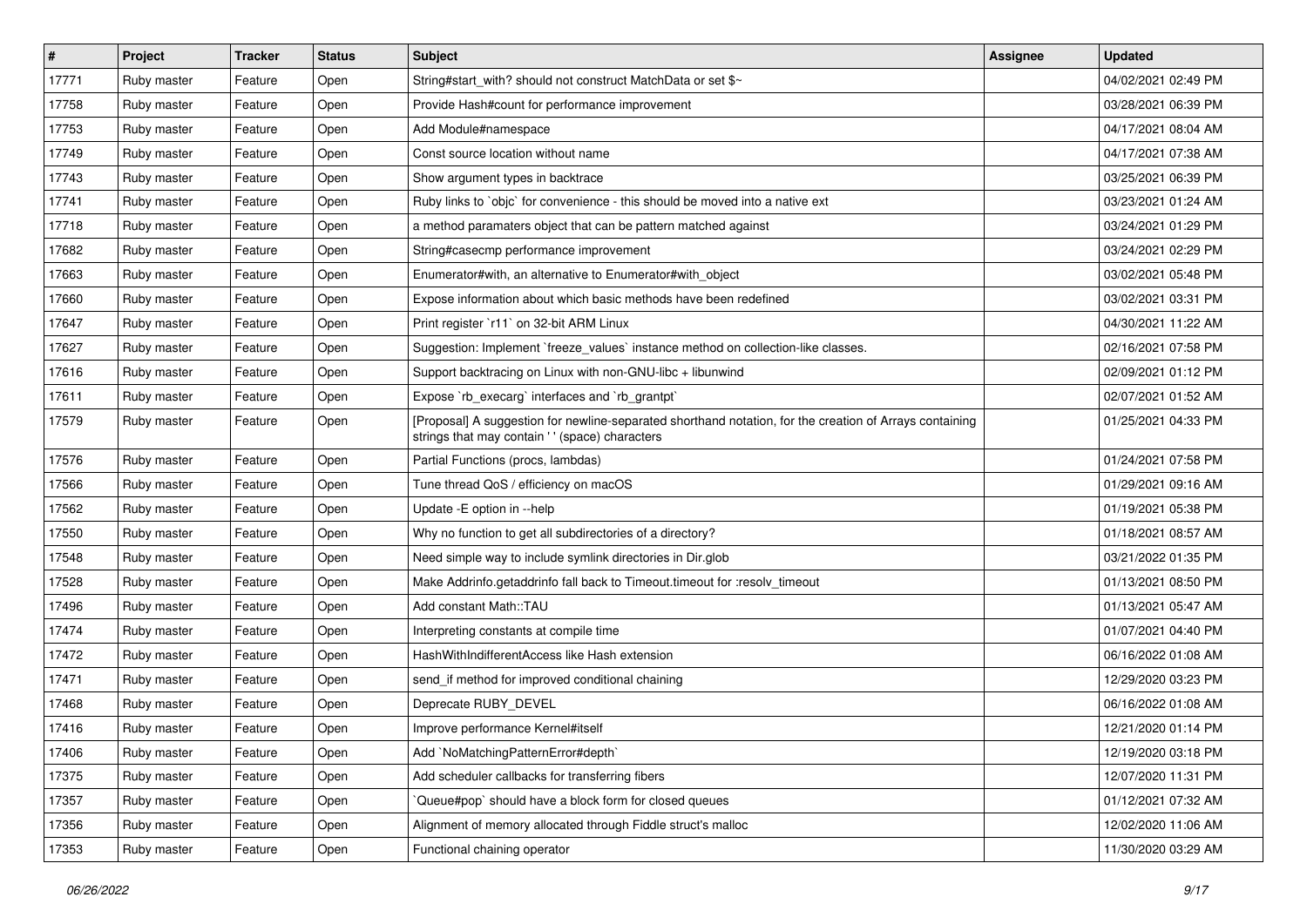| $\vert$ # | Project     | <b>Tracker</b> | <b>Status</b> | Subject                                                                       | <b>Assignee</b> | <b>Updated</b>      |
|-----------|-------------|----------------|---------------|-------------------------------------------------------------------------------|-----------------|---------------------|
| 17333     | Ruby master | Feature        | Open          | Enumerable#many?                                                              |                 | 12/11/2020 03:38 AM |
| 17330     | Ruby master | Feature        | Open          | Object#non                                                                    |                 | 01/25/2021 03:54 PM |
| 17326     | Ruby master | Feature        | Open          | Add Kernel#must! to the standard library                                      |                 | 06/22/2022 04:10 PM |
| 17325     | Ruby master | Feature        | Open          | Adds Fiber#cancel, which forces a Fiber to break/return                       |                 | 11/19/2020 12:34 AM |
| 17316     | Ruby master | Feature        | Open          | On memoization                                                                |                 | 05/13/2022 11:32 AM |
| 17315     | Ruby master | Feature        | Open          | Hash #transform                                                               |                 | 11/13/2020 08:38 PM |
| 17311     | Ruby master | Feature        | Open          | Improve performance Array#deconstruct & Array#to_ary                          |                 | 11/08/2020 07:12 AM |
| 17298     | Ruby master | Feature        | Open          | Ractor's basket communication APIs                                            |                 | 11/13/2020 04:16 PM |
| 17290     | Ruby master | Feature        | Open          | Syntax sugar for boolean keyword argument                                     |                 | 10/29/2020 04:51 AM |
| 17286     | Ruby master | Feature        | Open          | `Ractor.new` should accept `move: true`                                       |                 | 11/08/2020 03:01 AM |
| 17285     | Ruby master | Feature        | Open          | Less strict `Ractor.select`                                                   |                 | 10/26/2020 03:15 AM |
| 17258     | Ruby master | Feature        | Open          | Oneshot Branch Coverage                                                       |                 | 10/09/2020 08:26 PM |
| 17208     | Ruby master | Feature        | Open          | Add `Set#compact` and `Set#compact!` methods                                  |                 | 11/05/2020 10:44 AM |
| 17206     | Ruby master | Feature        | Open          | Introduce new Regexp option to avoid global MatchData allocations             |                 | 10/28/2020 10:43 PM |
| 17166     | Ruby master | Feature        | Open          | net/http not supporting unix domain sockets                                   |                 | 09/12/2020 02:51 PM |
| 17165     | Ruby master | Feature        | Open          | Add `filter` and `flatten` keywords to `Enumerable#map`                       |                 | 09/13/2020 09:41 AM |
| 17163     | Ruby master | Feature        | Open          | Rename `begin`                                                                |                 | 09/09/2020 03:04 AM |
| 17156     | Ruby master | Feature        | Open          | Refinements per directory tree                                                |                 | 12/07/2020 05:19 AM |
| 17155     | Ruby master | Feature        | Open          | Add a Diggable mixin                                                          |                 | 09/05/2020 02:08 PM |
| 17151     | Ruby master | Feature        | Open          | Support multiple builtin ruby code for implimatation in Ruby & C              |                 | 09/05/2020 01:41 AM |
| 17148     | Ruby master | Feature        | Open          | stdbuf(1) support                                                             |                 | 09/07/2020 04:12 AM |
| 17143     | Ruby master | Feature        | Open          | Improve support for warning categories                                        |                 | 11/20/2020 01:05 PM |
| 17140     | Ruby master | Feature        | Open          | Merge Enumerable#grep(_v) with Enumerable#select/reject                       |                 | 02/10/2021 07:56 AM |
| 17134     | Ruby master | Feature        | Open          | Add resolv_timeout to TCPSocket                                               |                 | 12/10/2020 09:09 AM |
| 17127     | Ruby master | Feature        | Open          | Some TrueClass methods are faster if implemented in Ruby                      |                 | 11/05/2020 07:11 AM |
| 17121     | Ruby master | Feature        | Open          | Remove ENV#index                                                              |                 | 08/13/2020 09:58 AM |
| 17115     | Ruby master | Feature        | Open          | Optimize String#casecmp? for ASCII strings                                    |                 | 08/15/2020 03:48 AM |
| 17099     | Ruby master | Feature        | Open          | Remove boolean argument and warning from Module#attr                          |                 | 12/18/2020 04:15 AM |
| 17097     | Ruby master | Feature        | Open          | `map_min`, `map_max`                                                          |                 | 01/13/2021 01:24 AM |
| 17056     | Ruby master | Feature        | Open          | Array#index: Allow specifying the position to start search as in String#index |                 | 09/25/2020 01:41 PM |
| 17047     | Ruby master | Feature        | Open          | Support parameters for MAIL FROM and RCPT TO                                  |                 | 12/06/2021 08:16 PM |
| 17040     | Ruby master | Feature        | Open          | cleanup include/ruby/backward*                                                |                 | 08/26/2020 07:07 AM |
| 17036     | Ruby master | Feature        | Open          | Regexp deconstruction keys to allow pattern matching                          |                 | 07/19/2020 02:45 PM |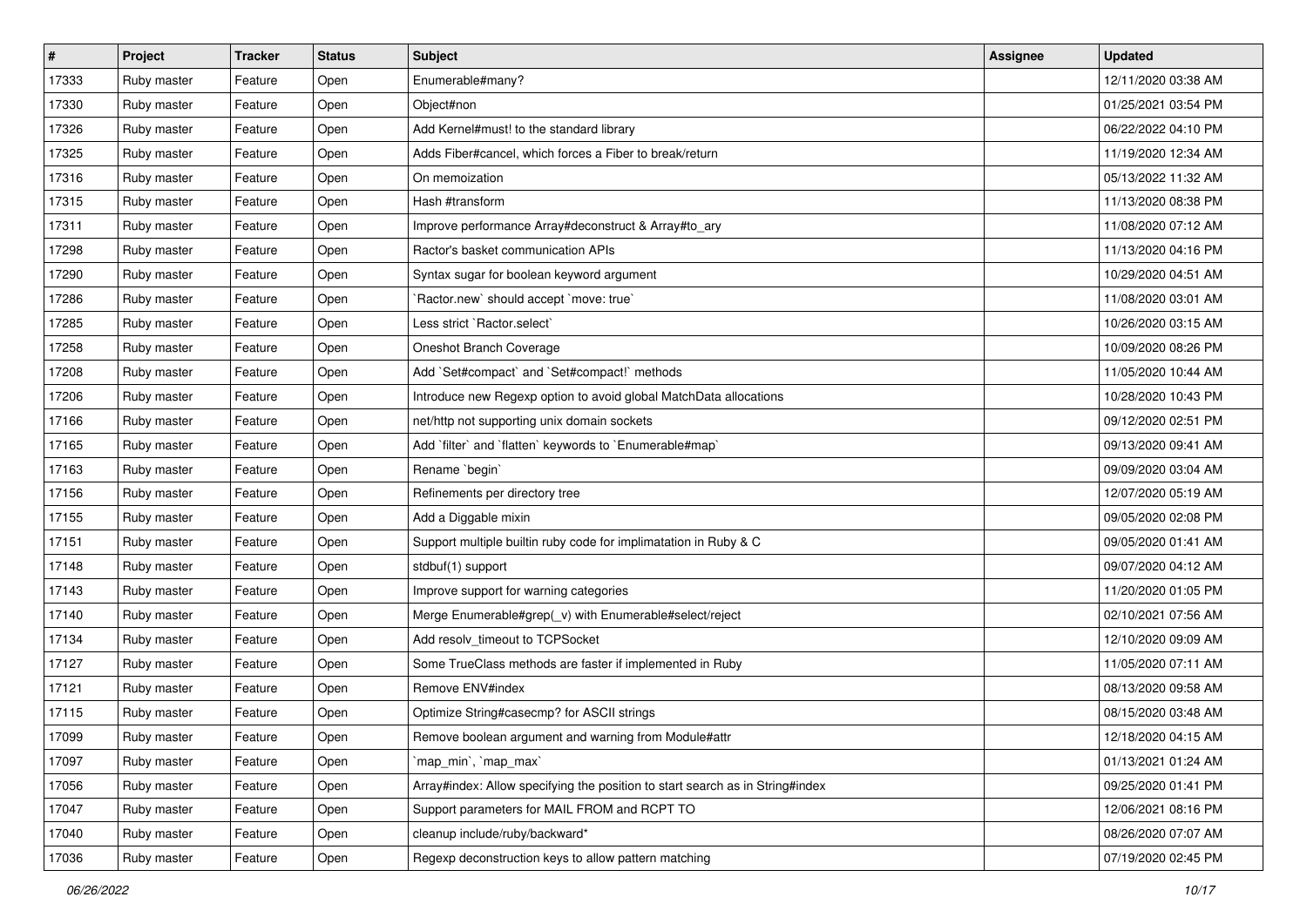| $\vert$ # | Project     | <b>Tracker</b> | <b>Status</b> | <b>Subject</b>                                                                                                                 | <b>Assignee</b> | <b>Updated</b>      |
|-----------|-------------|----------------|---------------|--------------------------------------------------------------------------------------------------------------------------------|-----------------|---------------------|
| 17016     | Ruby master | Feature        | Open          | Enumerable#accumulate                                                                                                          |                 | 04/27/2021 03:14 PM |
| 17006     | Ruby master | Feature        | Open          | Let `Kernel#Hash` take a block to provide the default value                                                                    |                 | 07/04/2020 07:51 AM |
| 17004     | Ruby master | Feature        | Open          | Provide a way for methods to omit their return value                                                                           |                 | 07/20/2020 05:44 AM |
| 17001     | Ruby master | Feature        | Open          | [Feature] Dir.scan to yield dirent for efficient and composable recursive directory scaning                                    |                 | 06/30/2020 07:57 PM |
| 16995     | Ruby master | Feature        | Open          | Sets: <=> should be specialized                                                                                                |                 | 06/26/2020 08:43 PM |
| 16993     | Ruby master | Feature        | Open          | Sets: from hash keys using Hash#key_set                                                                                        |                 | 06/27/2020 05:44 AM |
| 16991     | Ruby master | Feature        | Open          | Sets: add Set#join                                                                                                             |                 | 06/26/2020 08:29 PM |
| 16990     | Ruby master | Feature        | Open          | Sets: operators compatibility with Array                                                                                       |                 | 02/22/2021 11:37 PM |
| 16987     | Ruby master | Feature        | Open          | Enumerator::Lazy vs Array methods                                                                                              |                 | 07/15/2020 04:56 PM |
| 16971     | Ruby master | Feature        | Open          | weak_ref&.some_method should behave like object&.some_method                                                                   |                 | 06/19/2020 03:17 PM |
| 16968     | Ruby master | Feature        | Open          | Remove `\$IGNORECASE` from English.rb                                                                                          |                 | 06/18/2020 04:34 AM |
| 16960     | Ruby master | Feature        | Open          | Feedback regarding => in 'As' Pattern Matching                                                                                 |                 | 06/13/2020 12:32 AM |
| 16952     | Ruby master | Feature        | Open          | Kernel.exec gives an incorrect error message when passed a script with a non-existing shebang                                  |                 | 06/11/2020 08:40 PM |
| 16946     | Ruby master | Feature        | Open          | Add an `intersperse` method                                                                                                    |                 | 06/11/2020 01:47 AM |
| 16929     | Ruby master | Feature        | Open          | Add GC.start(compact: true)                                                                                                    |                 | 06/01/2020 03:42 PM |
| 16928     | Ruby master | Feature        | Open          | Array#include all? & Array#include any?                                                                                        |                 | 06/01/2020 09:27 PM |
| 16924     | Ruby master | Feature        | Open          | instance_eval equivalent for RubyVM::InstructionSequence                                                                       |                 | 05/30/2020 03:49 PM |
| 16913     | Ruby master | Feature        | Open          | Add `ARGF#each_io`                                                                                                             |                 | 05/25/2020 11:33 PM |
| 16899     | Ruby master | Feature        | Open          | Add method `Array#both_end`                                                                                                    |                 | 05/18/2020 01:44 AM |
| 16898     | Ruby master | Feature        | Open          | Modify the syntax of -> lambda expressions in ruby3                                                                            |                 | 05/19/2020 02:02 AM |
| 16897     | Ruby master | Feature        | Open          | General purpose memoizer in Ruby 3 with Ruby 2 performance                                                                     |                 | 06/26/2020 03:51 PM |
| 16838     | Ruby master | Feature        | Open          | Enumerator::ArithmeticSequence missing allocator for #clone and #dup                                                           |                 | 05/18/2020 10:44 PM |
| 16833     | Ruby master | Feature        | Open          | Add Enumerator#empty?                                                                                                          |                 | 05/06/2020 07:55 PM |
| 16818     | Ruby master | Feature        | Open          | Rename `Range#%` to `Range#/`                                                                                                  |                 | 05/07/2020 08:49 AM |
| 16817     | Ruby master | Feature        | Open          | attr_predicate or attr_query or attr_something for ? methods                                                                   |                 | 12/23/2021 11:44 PM |
| 16816     | Ruby master | Feature        | Open          | Prematurely terminated Enumerator should stay terminated                                                                       |                 | 04/09/2021 09:24 PM |
| 16795     | Ruby master | Feature        | Open          | build ruby exe on Windows against ruby-static lib omitting x64-vcruntime-ruby dll (no '--enable-shared'<br>option for Windows) |                 | 04/17/2020 01:22 PM |
| 16794     | Ruby master | Feature        | Open          | Rightward operators                                                                                                            |                 | 09/10/2020 09:34 PM |
| 16791     | Ruby master | Feature        | Open          | Shortcut for Process::Status.exitstatus                                                                                        |                 | 05/19/2020 03:16 AM |
| 16790     | Ruby master | Feature        | Open          | string format and refinements                                                                                                  |                 | 04/16/2020 03:06 AM |
| 16781     | Ruby master | Feature        | Open          | alias :fold :reduce                                                                                                            |                 | 05/16/2020 08:28 AM |
| 16773     | Ruby master | Feature        | Open          | Reduce allocations in net/http                                                                                                 |                 | 04/10/2020 11:36 AM |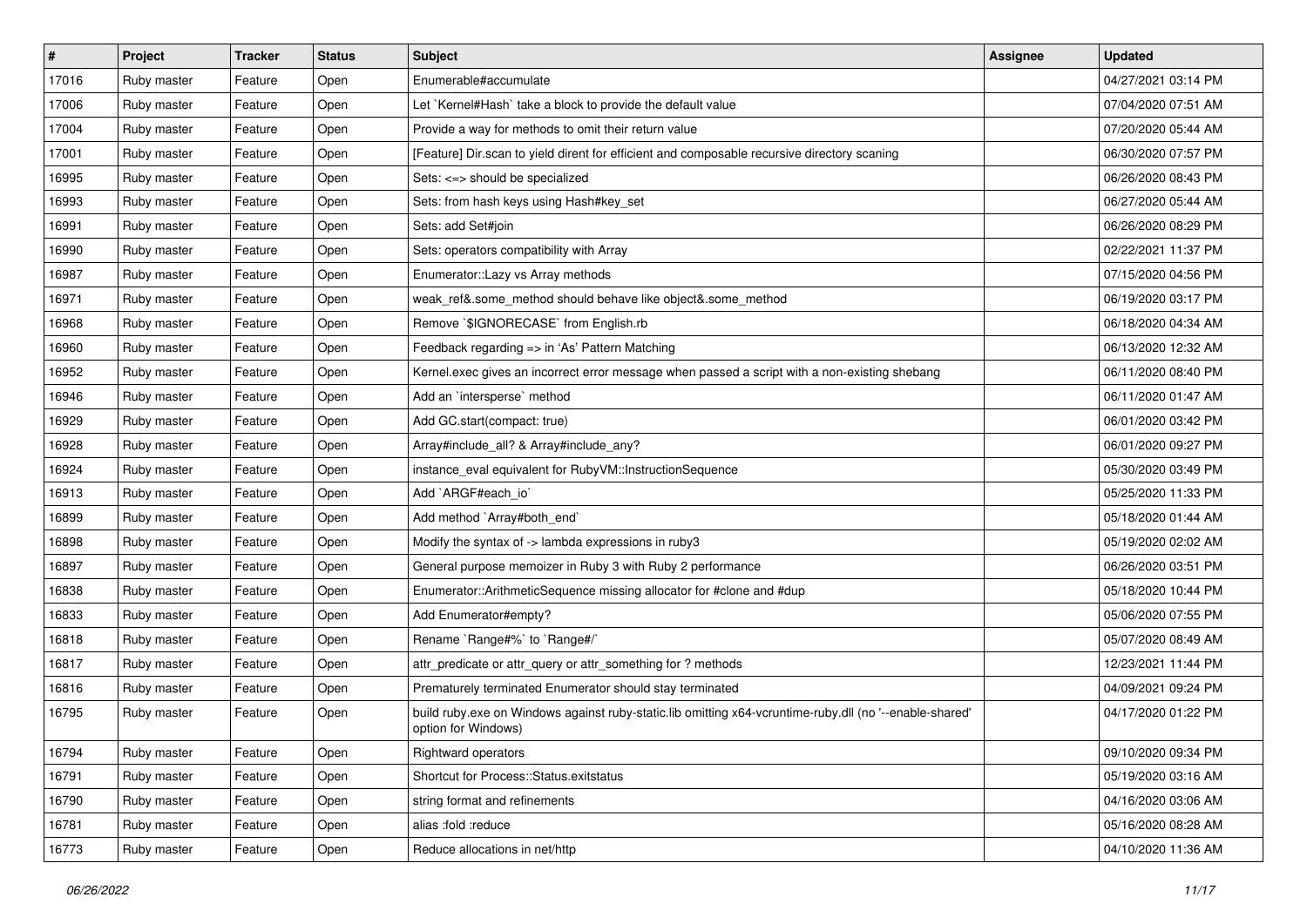| #     | Project     | <b>Tracker</b> | <b>Status</b> | Subject                                                                                                        | <b>Assignee</b> | <b>Updated</b>      |
|-------|-------------|----------------|---------------|----------------------------------------------------------------------------------------------------------------|-----------------|---------------------|
| 16761 | Ruby master | Feature        | Open          | Add an API to move the entire heap, as to make testing GC.compact compatibility easier                         |                 | 05/07/2020 04:03 PM |
| 16757 | Ruby master | Feature        | Open          | Add intersection to Range                                                                                      |                 | 01/22/2022 07:26 AM |
| 16755 | Ruby master | Feature        | Open          | warning: `if' at the end of line without an expression                                                         |                 | 04/03/2020 11:28 PM |
| 16752 | Ruby master | Feature        | Open          | :private param for const_set                                                                                   |                 | 04/03/2020 12:35 AM |
| 16745 | Ruby master | Feature        | Open          | Improving Date and DateTime comparison                                                                         |                 | 03/31/2020 10:32 PM |
| 16742 | Ruby master | Feature        | Open          | RbConfig.windows? and RbConfig.host os                                                                         |                 | 04/11/2020 02:00 PM |
| 16741 | Ruby master | Feature        | Open          | Implement Shellwords.shellescape correctly for Windows                                                         |                 | 03/29/2020 07:54 AM |
| 16739 | Ruby master | Feature        | Open          | Allow Hash#keys and Hash#values to accept a block for filtering output                                         |                 | 07/10/2020 04:09 PM |
| 16703 | Ruby master | Feature        | Open          | Namespace parameter for `Module#name`                                                                          |                 | 03/24/2020 10:08 AM |
| 16688 | Ruby master | Feature        | Open          | Allow #to_path object as argument to system()                                                                  |                 | 04/13/2020 05:37 PM |
| 16684 | Ruby master | Feature        | Open          | Use the word "to" instead of "from" in backtrace                                                               |                 | 04/10/2020 07:58 AM |
| 16673 | Ruby master | Feature        | Open          | total timeout for Net::HTTP                                                                                    |                 | 03/07/2020 06:25 AM |
| 16667 | Ruby master | Feature        | Open          | Allow parameters to Symbol#to_proc and Method#to_proc                                                          |                 | 03/03/2020 03:40 PM |
| 16666 | Ruby master | Feature        | Open          | 'string' - 'str' as a shortcut for 'string'.gsub('str', ")?                                                    |                 | 03/01/2020 08:38 PM |
| 16665 | Ruby master | Feature        | Open          | Add an Array#except_index method                                                                               |                 | 03/15/2020 03:37 PM |
| 16657 | Ruby master | Feature        | Open          | Don't ship bundled gems as .gem files as well as in expanded form                                              |                 | 02/27/2020 06:50 AM |
| 16648 | Ruby master | Feature        | Open          | improve GC performance by 5% with builtin_prefetch                                                             |                 | 02/29/2020 06:27 PM |
| 16638 | Ruby master | Feature        | Open          | Structured Data for Syslog                                                                                     |                 | 02/17/2020 07:06 PM |
| 16637 | Ruby master | Feature        | Open          | Time#to_s and Date#to_s accept strftime format string                                                          |                 | 02/17/2020 09:46 PM |
| 16621 | Ruby master | Feature        | Open          | Second block parameter of Pathname#glob to be relative path from self                                          |                 | 02/12/2020 11:27 PM |
| 16615 | Ruby master | Feature        | Open          | Group style access scope for macros                                                                            |                 | 03/09/2020 02:39 PM |
| 16601 | Ruby master | Feature        | Open          | Let `nil.to_a` and `nil.to_h` return a fixed instance                                                          |                 | 02/01/2020 10:12 AM |
| 16600 | Ruby master | Feature        | Open          | Optimized opcodes for frozen arrays and hashes literals                                                        |                 | 01/30/2020 09:51 AM |
| 16597 | Ruby master | Feature        | Open          | missing poll()                                                                                                 |                 | 06/09/2022 09:14 AM |
| 16563 | Ruby master | Feature        | Open          | Let rb_mod_const_at and rb_const_list use an ID table instead for inherited VS private constant<br>segregation |                 | 01/26/2020 04:38 PM |
| 16562 | Ruby master | Feature        | Open          | Expose rb_io_set_encoding_internal to reduce function calls on loading source files                            |                 | 01/27/2020 06:05 AM |
| 16557 | Ruby master | Feature        | Open          | Deduplicate Regexp literals                                                                                    |                 | 02/28/2020 11:44 AM |
| 16517 | Ruby master | Feature        | Open          | mkmf.rb - changes for Windows?                                                                                 |                 | 01/20/2020 06:05 PM |
| 16511 | Ruby master | Feature        | Open          | Staged warnings and better compatibility for keyword arguments in 2.7.1                                        |                 | 02/25/2020 06:54 PM |
| 16489 | Ruby master | Feature        | Open          | Make rb_warn_deprecated a public API                                                                           |                 | 01/09/2020 01:22 AM |
| 16482 | Ruby master | Feature        | Open          | net/http should support TLS connection to proxies                                                              |                 | 01/05/2020 05:52 PM |
| 16479 | Ruby master | Feature        | Open          | Let execution context local storage be backed by an ID table                                                   |                 | 01/04/2020 01:41 AM |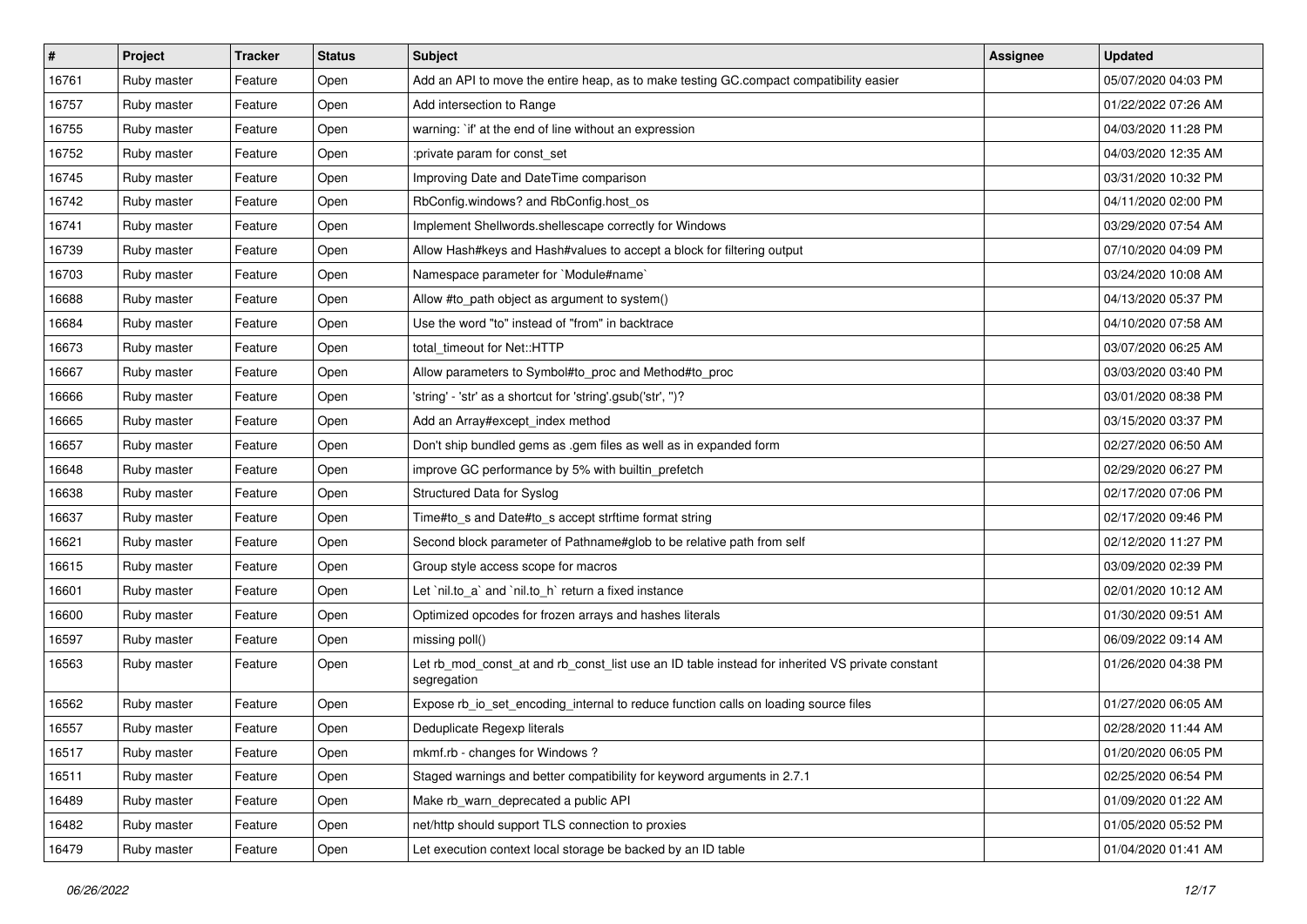| $\vert$ # | Project     | <b>Tracker</b> | <b>Status</b> | <b>Subject</b>                                                                                     | <b>Assignee</b> | <b>Updated</b>      |
|-----------|-------------|----------------|---------------|----------------------------------------------------------------------------------------------------|-----------------|---------------------|
| 16478     | Ruby master | Feature        | Open          | Fold symbol tables for tracking basic operation method redefinition changes into a single ID table |                 | 01/04/2020 01:42 AM |
| 16471     | Ruby master | Feature        | Open          | Two feature requests for WeakRef: get original object, callback feature                            |                 | 01/02/2020 03:44 PM |
| 16460     | Ruby master | Feature        | Open          | External names for keyword parameters in method definitions                                        |                 | 01/02/2020 02:11 AM |
| 16451     | Ruby master | Feature        | Open          | Special ternary operator for methods ending in `?`                                                 |                 | 12/26/2019 09:03 PM |
| 16431     | Ruby master | Feature        | Open          | Optionally load did_you_mean (and RubyGems)                                                        |                 | 12/18/2019 07:19 PM |
| 16425     | Ruby master | Feature        | Open          | Add Thread#dig                                                                                     |                 | 12/17/2019 12:15 AM |
| 16411     | Ruby master | Feature        | Open          | Safer keyword argument extension                                                                   |                 | 12/10/2019 02:45 AM |
| 16381     | Ruby master | Feature        | Open          | Accept resolv timeout in Net::HTTP                                                                 |                 | 11/29/2019 04:38 PM |
| 16374     | Ruby master | Feature        | Open          | Object#nullify to provide scalars with the effect similar to Enumerable#reject                     |                 | 12/08/2019 02:30 AM |
| 16373     | Ruby master | Feature        | Open          | RDoc for some of the Kernel methods cannot be found in Kernel module                               |                 | 05/29/2020 09:29 PM |
| 16370     | Ruby master | Feature        | Open          | Pattern matching with variable assignment (the priority of `in` operator)                          |                 | 11/27/2019 01:55 PM |
| 16356     | Ruby master | Feature        | Open          | Method#inspect of argument forwarding                                                              |                 | 11/21/2019 01:54 PM |
| 16352     | Ruby master | Feature        | Open          | Modify Marshal to dump objects larger than 2 GiB                                                   |                 | 06/10/2020 04:12 AM |
| 16347     | Ruby master | Feature        | Open          | InmutableObject                                                                                    |                 | 12/23/2021 11:44 PM |
| 16341     | Ruby master | Feature        | Open          | Proposal: Set#to_proc and Hash#to_proc                                                             |                 | 11/12/2019 08:12 PM |
| 16336     | Ruby master | Feature        | Open          | Allow private constants to be accessed with absolute references                                    |                 | 11/14/2019 06:21 PM |
| 16296     | Ruby master | Feature        | Open          | Alternative behavior for `` in method body if `` is not in method definition                       |                 | 11/10/2019 10:20 AM |
| 16287     | Ruby master | Feature        | Open          | Proposal to add .second and .third in particular to class Array                                    |                 | 10/31/2019 01:47 PM |
| 16282     | Ruby master | Feature        | Open          | Add "call data" wrapper IMEMO object so inline cache can be updated                                |                 | 10/29/2019 12:13 AM |
| 16276     | Ruby master | Feature        | Open          | For consideration: "private doend" / "protected doend"                                             |                 | 11/19/2019 04:27 AM |
| 16273     | Ruby master | Feature        | Open          | Proposal: Shorthand operator for "#instance_method"                                                |                 | 01/14/2020 12:24 PM |
| 16252     | Ruby master | Feature        | Open          | Hash#partition should return hashes                                                                |                 | 11/18/2021 03:54 PM |
| 16249     | Ruby master | Feature        | Open          | Dir#empty? and File#empty?                                                                         |                 | 10/19/2019 12:49 PM |
| 16246     | Ruby master | Feature        | Open          | require with an optional block that is evaluated when requiring fails                              |                 | 10/09/2019 11:16 AM |
| 16245     | Ruby master | Feature        | Open          | Add interfaces to count and measure size all IMEMO objects                                         |                 | 10/17/2019 09:16 PM |
| 16244     | Ruby master | Feature        | Open          | Add a Time#before? and Time#after? method                                                          |                 | 12/15/2019 12:59 AM |
| 16241     | Ruby master | Feature        | Open          | Shorter syntax for anonymous refinements                                                           |                 | 11/20/2020 07:22 PM |
| 16231     | Ruby master | Feature        | Open          | Add #location to Net::HTTPResponse                                                                 |                 | 10/06/2019 11:14 PM |
| 16183     | Ruby master | Feature        | Open          | Hash#with default                                                                                  |                 | 09/27/2019 08:35 AM |
| 16153     | Ruby master | Feature        | Open          | eventually_frozen flag to gradually phase-in frozen strings                                        |                 | 02/10/2020 07:39 PM |
| 16150     | Ruby master | Feature        | Open          | Add a way to request a frozen string from to_s                                                     |                 | 06/03/2022 04:42 PM |
| 16147     | Ruby master | Feature        | Open          | List Comprehensions in Ruby                                                                        |                 | 06/25/2020 06:23 PM |
| 16146     | Ruby master | Feature        | Open          | Array .difference allow custom comparison                                                          |                 | 11/11/2019 08:34 PM |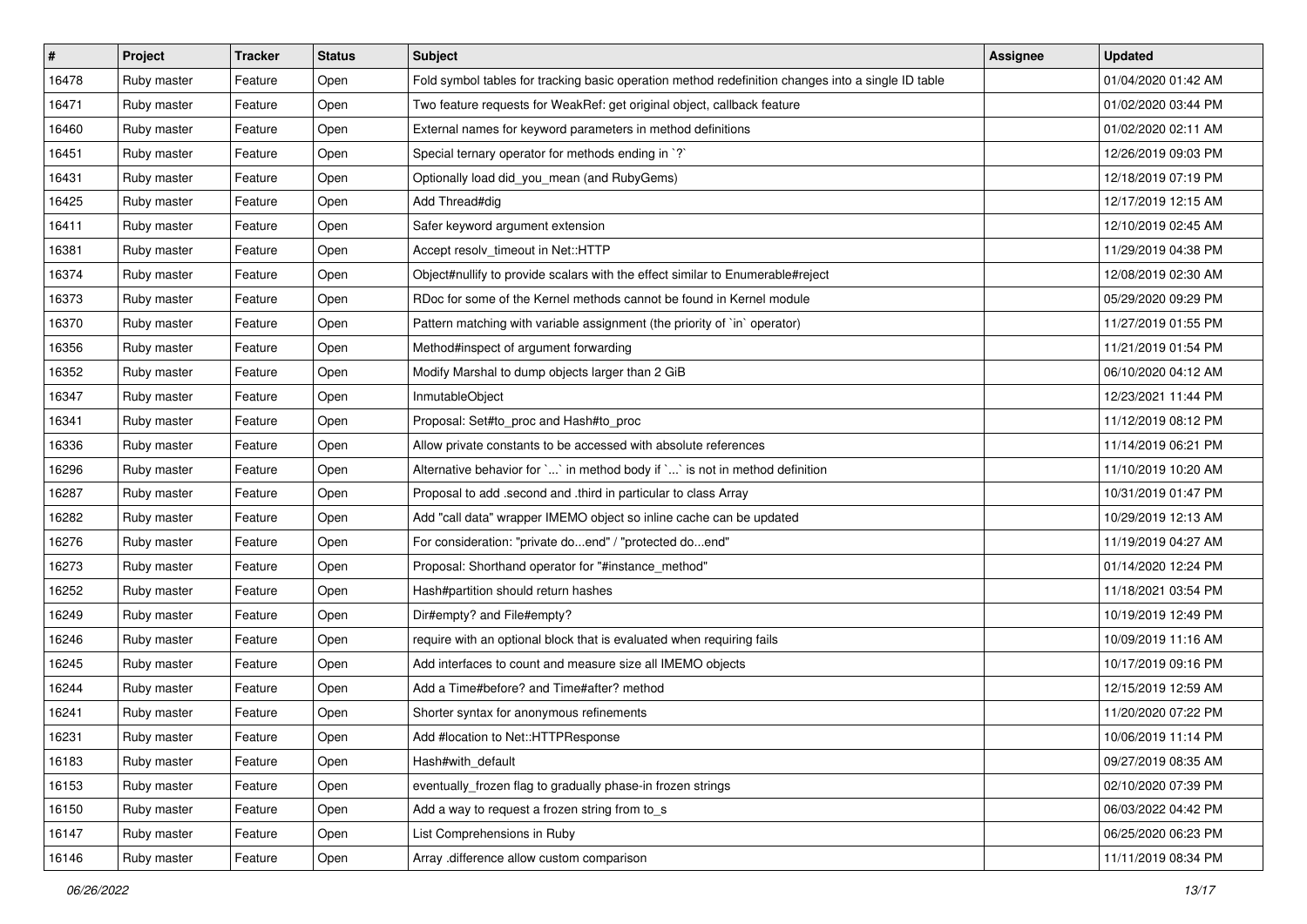| $\sharp$ | Project     | <b>Tracker</b> | <b>Status</b> | <b>Subject</b>                                                                                                          | <b>Assignee</b> | <b>Updated</b>      |
|----------|-------------|----------------|---------------|-------------------------------------------------------------------------------------------------------------------------|-----------------|---------------------|
| 16142    | Ruby master | Feature        | Open          | Implement code_range in Proc and Method                                                                                 |                 | 11/28/2019 07:43 AM |
| 16137    | Ruby master | Feature        | Open          | Add === to UnboundMethod                                                                                                |                 | 09/07/2019 11:05 AM |
| 16128    | Ruby master | Feature        | Open          | Would it be possible for ruby to warn about case/when menu options separated by a trailing, but<br>accidental '.'?      |                 | 08/26/2019 09:56 AM |
| 16118    | Ruby master | Feature        | Open          | Array .difference allow custom comparison                                                                               |                 | 12/23/2021 11:44 PM |
| 16115    | Ruby master | Feature        | Open          | Keyword arguments from method calls or ignore extra hash keys in splat                                                  |                 | 08/23/2019 12:53 AM |
| 16113    | Ruby master | Feature        | Open          | Partial application                                                                                                     |                 | 03/02/2021 02:00 PM |
| 16104    | Ruby master | Feature        | Open          | Introduce merge_if and merge_if!                                                                                        |                 | 08/15/2019 06:54 AM |
| 16102    | Ruby master | Feature        | Open          | `Symbol#call`                                                                                                           |                 | 09/12/2019 09:25 AM |
| 16049    | Ruby master | Feature        | Open          | optimization for frozen dynamic string literals "#{exp}".dup and +"#{exp}"                                              |                 | 08/14/2019 04:30 PM |
| 16039    | Ruby master | Feature        | Open          | Array#contains? to check if one array contains another array                                                            |                 | 12/19/2019 06:47 AM |
| 16037    | Ruby master | Feature        | Open          | Allow multiple single/double-splatted variables in `in` pattern matching and introduce<br>non-greedy-splatted variables |                 | 08/04/2019 04:47 AM |
| 16031    | Ruby master | Feature        | Open          | Raise ArgumentError when creating Time objects with invalid day of month, instead of rolling into next<br>month         |                 | 06/20/2020 04:23 AM |
| 16018    | Ruby master | Feature        | Open          | Add a way to deprecate methods                                                                                          |                 | 09/02/2019 06:24 AM |
| 16005    | Ruby master | Feature        | Open          | A variation of Time.iso8601 that can parse yyyy-MM-dd HH:mm:ss                                                          |                 | 06/16/2022 01:08 AM |
| 16001    | Ruby master | Feature        | Open          | Provide an alias to Kernel#caller_locations(1,1) and Kernel#caller(1,1)                                                 |                 | 09/04/2019 02:31 PM |
| 15999    | Ruby master | Feature        | Open          | KeyError#inspect does not contain receiver and key                                                                      |                 | 07/14/2019 07:31 AM |
| 15948    | Ruby master | Feature        | Open          | ENV.update takes multiple hashes as Hash#update                                                                         |                 | 06/21/2019 07:35 AM |
| 15945    | Ruby master | Feature        | Open          | Option to truncate in `String#ljust`, `String#rjust`, and `String#center`                                               |                 | 06/20/2019 02:39 PM |
| 15936    | Ruby master | Feature        | Open          | on_error in lieu of rescue, raise                                                                                       |                 | 06/21/2019 07:05 PM |
| 15927    | Ruby master | Feature        | Open          | Allow string keys to be used for String#% and sprintf methods                                                           |                 | 06/17/2019 07:13 AM |
| 15922    | Ruby master | Feature        | Open          | Enumerable#partition(pattern)                                                                                           |                 | 06/14/2019 03:40 AM |
| 15914    | Ruby master | Feature        | Open          | mkmf without libruby                                                                                                    |                 | 06/12/2019 12:43 PM |
| 15909    | Ruby master | Feature        | Open          | Improve Thread#exit documentation                                                                                       |                 | 06/09/2019 12:05 AM |
| 15899    | Ruby master | Feature        | Open          | String#before and String#after                                                                                          |                 | 11/04/2019 08:57 PM |
| 15879    | Ruby master | Feature        | Open          | Proposal: Time#to_i accepts :unit keyword                                                                               |                 | 07/29/2019 07:32 AM |
| 15864    | Ruby master | Feature        | Open          | Proposal: Add methods to determine if it is an infinite range                                                           |                 | 08/22/2019 07:36 AM |
| 15861    | Ruby master | Feature        | Open          | Correctly parse `file:c:/path/to/file` URIs                                                                             |                 | 05/18/2019 10:58 PM |
| 15840    | Ruby master | Feature        | Open          | configuration path search                                                                                               |                 | 05/11/2019 01:24 PM |
| 15833    | Ruby master | Feature        | Open          | Some refactors for shared-root array                                                                                    |                 | 07/29/2019 07:13 AM |
| 15824    | Ruby master | Feature        | Open          | respond_to pattern for pattern match                                                                                    |                 | 10/06/2019 07:56 AM |
| 15817    | Ruby master | Feature        | Open          | Warnings for undef method and remove method on initialize()                                                             |                 | 05/02/2019 09:11 AM |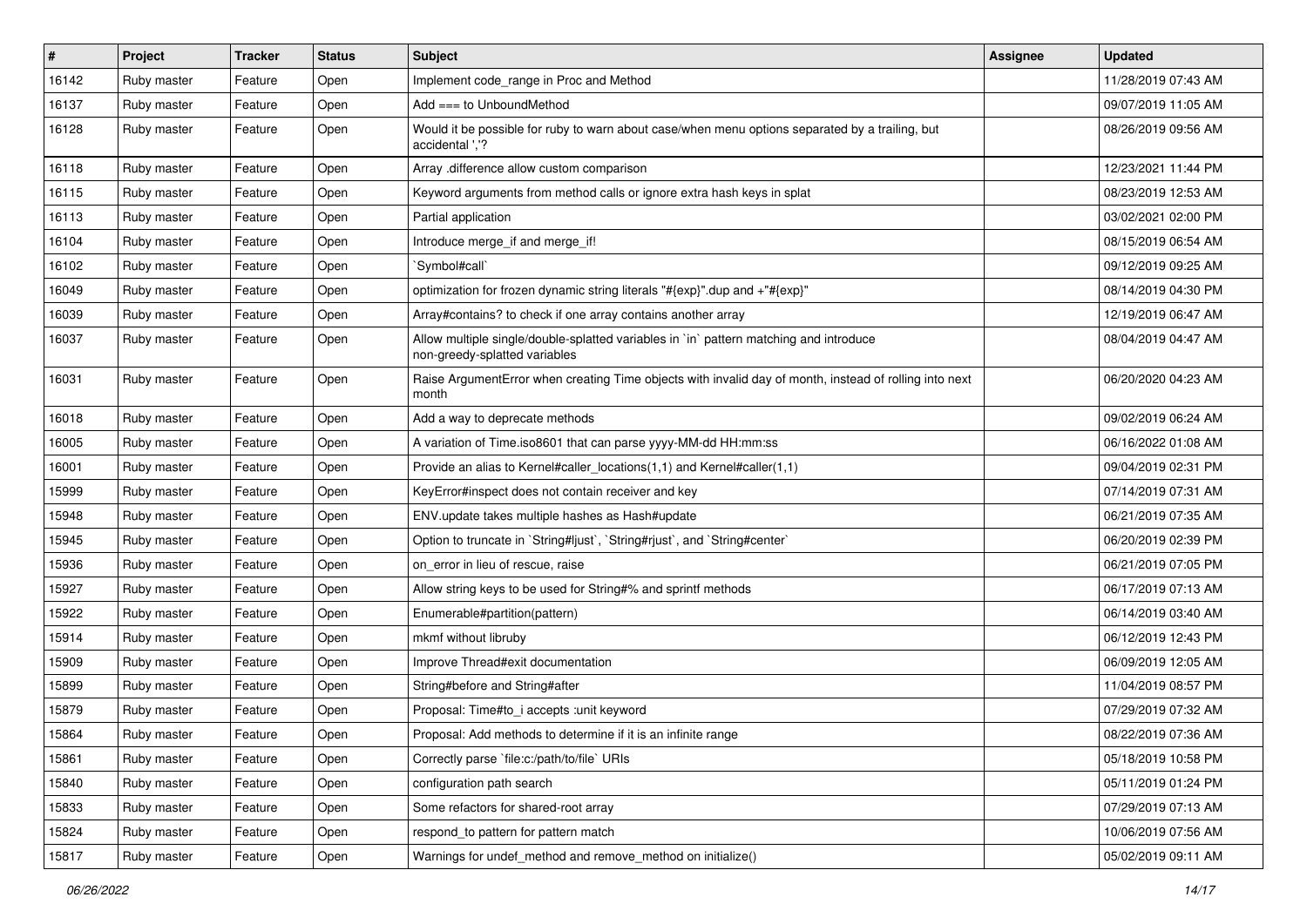| $\vert$ # | Project     | <b>Tracker</b> | <b>Status</b> | Subject                                                                                 | <b>Assignee</b> | <b>Updated</b>      |
|-----------|-------------|----------------|---------------|-----------------------------------------------------------------------------------------|-----------------|---------------------|
| 15811     | Ruby master | Feature        | Open          | Propsing new method for comparing equality of 2 (float) numbers relatively              |                 | 07/29/2019 04:40 PM |
| 15804     | Ruby master | Feature        | Open          | A generic method to resolve the indexing on a sequence                                  |                 | 04/28/2019 12:54 PM |
| 15781     | Ruby master | Feature        | Open          | Unify Method List Introspection?                                                        |                 | 04/21/2019 11:16 PM |
| 15734     | Ruby master | Feature        | Open          | Parsing of shorthand IPv4 addresses compatible with inet_aton                           |                 | 03/28/2019 05:50 PM |
| 15724     | Ruby master | Feature        | Open          | Optionally suppress output from IRB for assignment expressions                          |                 | 03/27/2019 08:43 PM |
| 15721     | Ruby master | Feature        | Open          | optimize comparison of special const                                                    |                 | 03/22/2019 06:25 AM |
| 15668     | Ruby master | Feature        | Open          | stdlib: Date - Time should return the difference in days                                |                 | 03/15/2019 07:09 AM |
| 15667     | Ruby master | Feature        | Open          | Introduce malloc_trim(0) in full gc cycles                                              |                 | 11/01/2021 07:32 AM |
| 15663     | Ruby master | Feature        | Open          | Documenting autoload semantics                                                          |                 | 04/20/2019 01:44 AM |
| 15627     | Ruby master | Feature        | Open          | Appearance of custom singleton classes                                                  |                 | 06/15/2020 10:37 PM |
| 15609     | Ruby master | Feature        | Open          | Kernel#sleep returns Float instead of Integer                                           |                 | 08/13/2019 04:56 PM |
| 15592     | Ruby master | Feature        | Open          | mode where "autoload" behaves like an immediate "require"                               |                 | 03/16/2022 09:58 AM |
| 15590     | Ruby master | Feature        | Open          | Add dups to Array to find duplicates                                                    |                 | 02/08/2019 10:00 AM |
| 15588     | Ruby master | Feature        | Open          | String#each_chunk and #chunks                                                           |                 | 12/25/2019 04:28 AM |
| 15580     | Ruby master | Feature        | Open          | Proposal: method addition to class String called .indices ( String#indices )            |                 | 07/29/2020 01:54 AM |
| 15571     | Ruby master | Feature        | Open          | Add methods: iroot, root, and roots                                                     |                 | 01/30/2019 06:17 PM |
| 15565     | Ruby master | Feature        | Open          | Circular dependency warnings - suggestions/ideas to improve the output from ruby        |                 | 01/25/2019 11:36 PM |
| 15563     | Ruby master | Feature        | Open          | #dig that throws an exception if a key doesn't exist                                    |                 | 02/17/2020 08:42 AM |
| 15562     | Ruby master | Feature        | Open          | String#split` option to suppress the initial empty substring                            |                 | 01/28/2019 03:32 AM |
| 15560     | Ruby master | Feature        | Open          | Add support for read/write offsets.                                                     |                 | 01/26/2019 11:03 AM |
| 15559     | Ruby master | Feature        | Open          | Logical XOR (^^) operator                                                               |                 | 01/16/2022 03:20 AM |
| 15557     | Ruby master | Feature        | Open          | A new class that stores a condition and the previous receiver                           |                 | 01/27/2019 05:22 AM |
| 15549     | Ruby master | Feature        | Open          | Enumerable#to_reader (or anything enumerable, Enumerator, lazy enums, enum_for results) |                 | 01/24/2019 12:21 PM |
| 15541     | Ruby master | Feature        | Open          | Add alias symbolize_keys for symbolize_names kwarg for JSON.parse                       |                 | 01/15/2020 07:00 PM |
| 15527     | Ruby master | Feature        | Open          | Redesign of timezone object requirements                                                |                 | 02/02/2019 11:15 AM |
| 15526     | Ruby master | Feature        | Open          | New way to destruct an object hash                                                      |                 | 01/14/2019 03:45 PM |
| 15523     | Ruby master | Feature        | Open          | Let `Range#begin` and `Range#end` be aliases of Range#first and Range#last              |                 | 01/15/2019 03:53 AM |
| 15496     | Ruby master | Feature        | Open          | Extract between string as standard String api                                           |                 | 01/09/2019 08:25 AM |
| 15492     | Ruby master | Feature        | Open          | Let #dig take a "default value" block like Hash#fetch does                              |                 | 01/01/2019 11:17 PM |
| 15477     | Ruby master | Feature        | Open          | Proc#arity returns -1 for composed lambda Procs of known arguments                      |                 | 03/15/2019 12:39 PM |
| 15463     | Ruby master | Feature        | Open          | oneshot coverage does not allow counting code lines without coverage                    |                 | 12/25/2018 12:52 PM |
| 15458     | Ruby master | Feature        | Open          | Automatic Exception#cause print in IRB                                                  |                 | 12/23/2021 11:44 PM |
| 15456     | Ruby master | Feature        | Open          | Adopt some kind of consistent versioning mechanism                                      |                 | 02/07/2019 06:26 PM |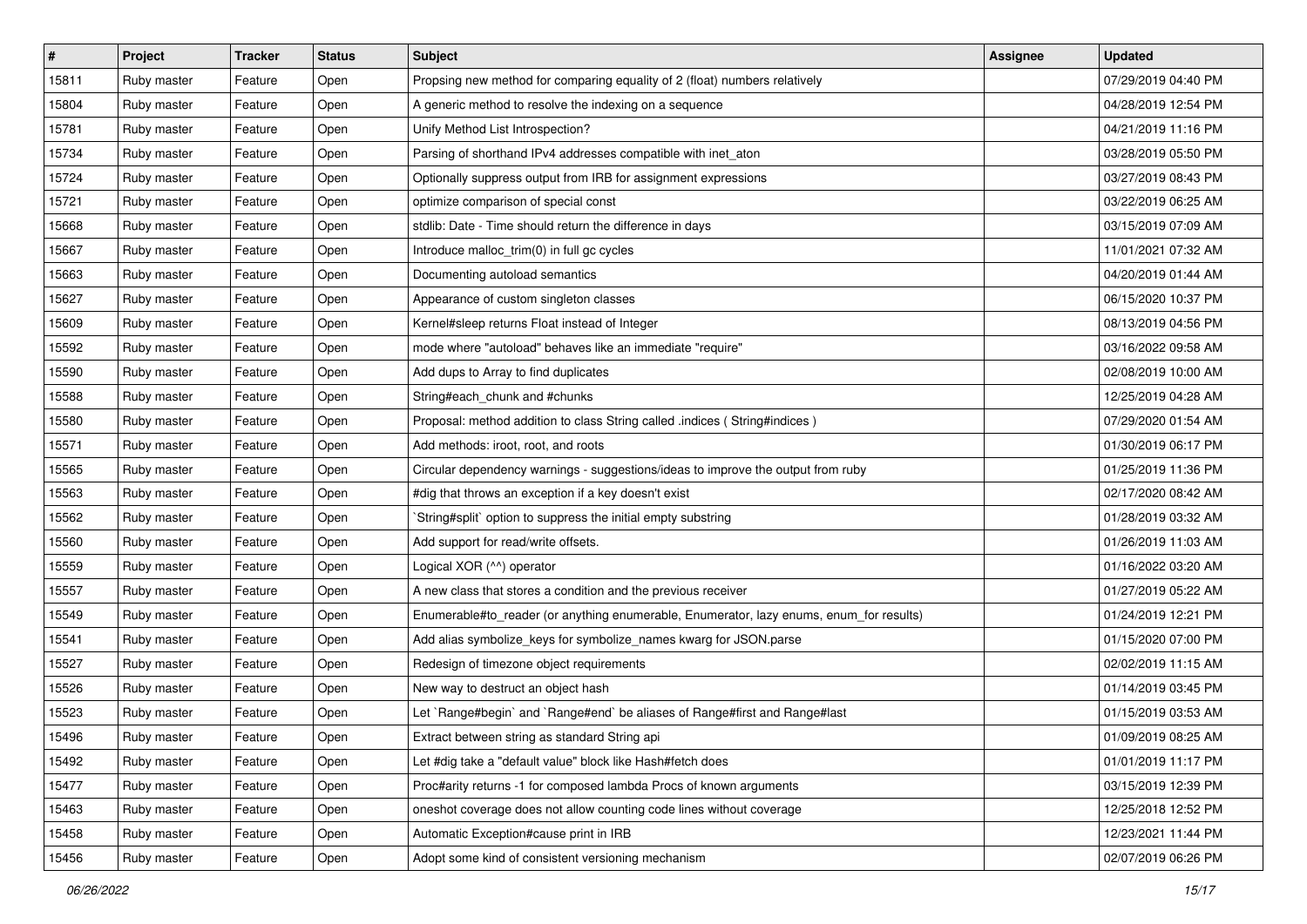| #     | <b>Project</b> | <b>Tracker</b> | <b>Status</b> | <b>Subject</b>                                                                        | Assignee | <b>Updated</b>      |
|-------|----------------|----------------|---------------|---------------------------------------------------------------------------------------|----------|---------------------|
| 15446 | Ruby master    | Feature        | Open          | Add a method `String#each_match` to the Ruby core                                     |          | 02/06/2019 08:00 AM |
| 15435 | Ruby master    | Feature        | Open          | Float D Infinity 000000000000                                                         |          | 12/20/2018 02:27 PM |
| 15419 | Ruby master    | Feature        | Open          | Allow Kernel#tap to be invoked with arguments like Kernel#send                        |          | 12/23/2021 11:43 PM |
| 15413 | Ruby master    | Feature        | Open          | unmarkable C stack (3rd stack)                                                        |          | 12/15/2018 01:13 AM |
| 15393 | Ruby master    | Feature        | Open          | Add compilation flags to freeze Array and Hash literals                               |          | 01/15/2019 12:15 AM |
| 15381 | Ruby master    | Feature        | Open          | Let double splat call 'to_h' implicitly                                               |          | 09/21/2019 09:06 PM |
| 15380 | Ruby master    | Feature        | Open          | faster method lookup for Array#all? #none? #one?                                      |          | 12/05/2018 10:11 PM |
| 15363 | Ruby master    | Feature        | Open          | Case insensitive file systems - add info to CONFIG or somewhere?                      |          | 12/03/2018 04:30 AM |
| 15352 | Ruby master    | Feature        | Open          | Mandatory block parameters                                                            |          | 11/28/2018 12:19 PM |
| 15350 | Ruby master    | Feature        | Open          | [PATCH] thread_sync.c (queue_sleep): remove deadlock checking                         |          | 12/05/2018 08:42 AM |
| 15338 | Ruby master    | Feature        | Open          | Provide way for C extensions to query if global variable is defined                   |          | 11/25/2018 09:32 AM |
| 15302 | Ruby master    | Feature        | Open          | Proc#with and Proc#by, for partial function application and currying                  |          | 11/23/2018 10:16 AM |
| 15261 | Ruby master    | Feature        | Open          | Expose rl_variable_value as Readline.variable_value                                   |          | 10/29/2018 12:08 PM |
| 15225 | Ruby master    | Feature        | Open          | OpenStruct: Recursively converting child Hash objects to OpenStruct objects.          |          | 01/03/2021 02:30 AM |
| 15222 | Ruby master    | Feature        | Open          | Add a way to distinguish between Struct classes with and without keyword initializer  |          | 10/11/2018 01:16 PM |
| 15217 | Ruby master    | Feature        | Open          | Add Resolv.current resolver                                                           |          | 10/08/2018 11:18 PM |
| 15172 | Ruby master    | Feature        | Open          | Performance: create method(s) to mimic __builtin_ctz compiler directive functionality |          | 12/28/2018 05:11 PM |
| 15151 | Ruby master    | Feature        | Open          | String#slice!(0,) creates a duplicate of original string                              |          | 06/20/2019 03:37 PM |
| 15149 | Ruby master    | Feature        | Open          | extend string format to nil safe                                                      |          | 09/25/2018 03:22 AM |
| 15145 | Ruby master    | Feature        | Open          | chained mappings proposal                                                             |          | 09/22/2018 12:06 AM |
| 15093 | Ruby master    | Feature        | Open          | Retrive Array elements with infinite ranges specified by Float::INFINITY              |          | 09/09/2018 02:01 PM |
| 15074 | Ruby master    | Feature        | Open          | Create 'official' C API documentation on ruby-doc.org                                 |          | 09/12/2018 09:12 PM |
| 15036 | Ruby master    | Feature        | Open          | after upgrade when run apt upgrade metasploit                                         |          | 12/23/2021 11:43 PM |
| 15031 | Ruby master    | Feature        | Open          | T_RANGE for testing whether object is a Range                                         |          | 08/27/2018 11:45 AM |
| 15024 | Ruby master    | Feature        | Open          | Support block in Array#join                                                           |          | 08/25/2018 05:05 AM |
| 15017 | Ruby master    | Feature        | Open          | Provide extended information about Signal                                             |          | 08/22/2018 05:42 AM |
| 15006 | Ruby master    | Feature        | Open          | [PATCH] io.c: use copy_file_range with every types of files                           |          | 08/21/2018 07:52 PM |
| 14967 | Ruby master    | Feature        | Open          | Any type                                                                              |          | 08/11/2019 07:43 PM |
| 14955 | Ruby master    | Feature        | Open          | [PATCH] gc.c: use MADV_FREE to release most of the heap page body                     |          | 08/14/2018 03:04 AM |
| 14951 | Ruby master    | Feature        | Open          | New operator to evaluate truthy/falsy/logical equivalence                             |          | 08/02/2018 07:16 AM |
| 14938 | Ruby master    | Feature        | Open          | Provide API to get same result as ruby -wc                                            |          | 08/06/2018 06:27 PM |
| 14932 | Ruby master    | Feature        | Open          | Dynamically adjust method cache size at runtime                                       |          | 07/22/2018 10:45 PM |
| 14931 | Ruby master    | Feature        | Open          | [DOC] exception keyword argument is not documented in some methods                    |          | 07/22/2018 08:53 AM |